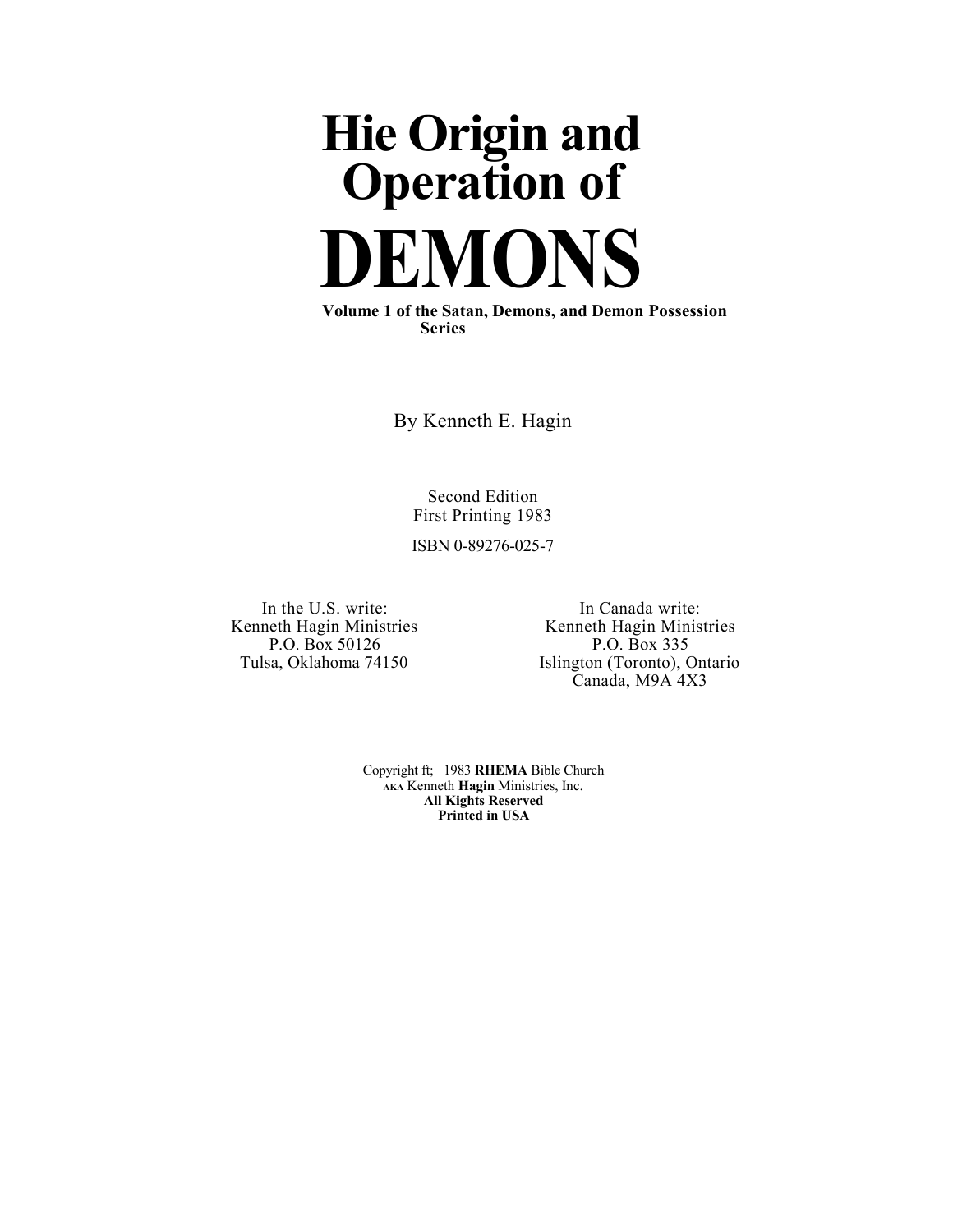# *Contents*

Foreword 26 The Origin of Demons ........................................... 1 27 The Operation of Demons .................................... 12

#### **The Satan, Demons, and Demon Possession Series:**

Volume 1 — *The Origin and Operation of Demons* Volume 2 — *Demons and How To Deal With Them* Volume 3 — *Ministering to the Oppressed* Volume 4 — *Bible Answers to Man's Questions on Demons*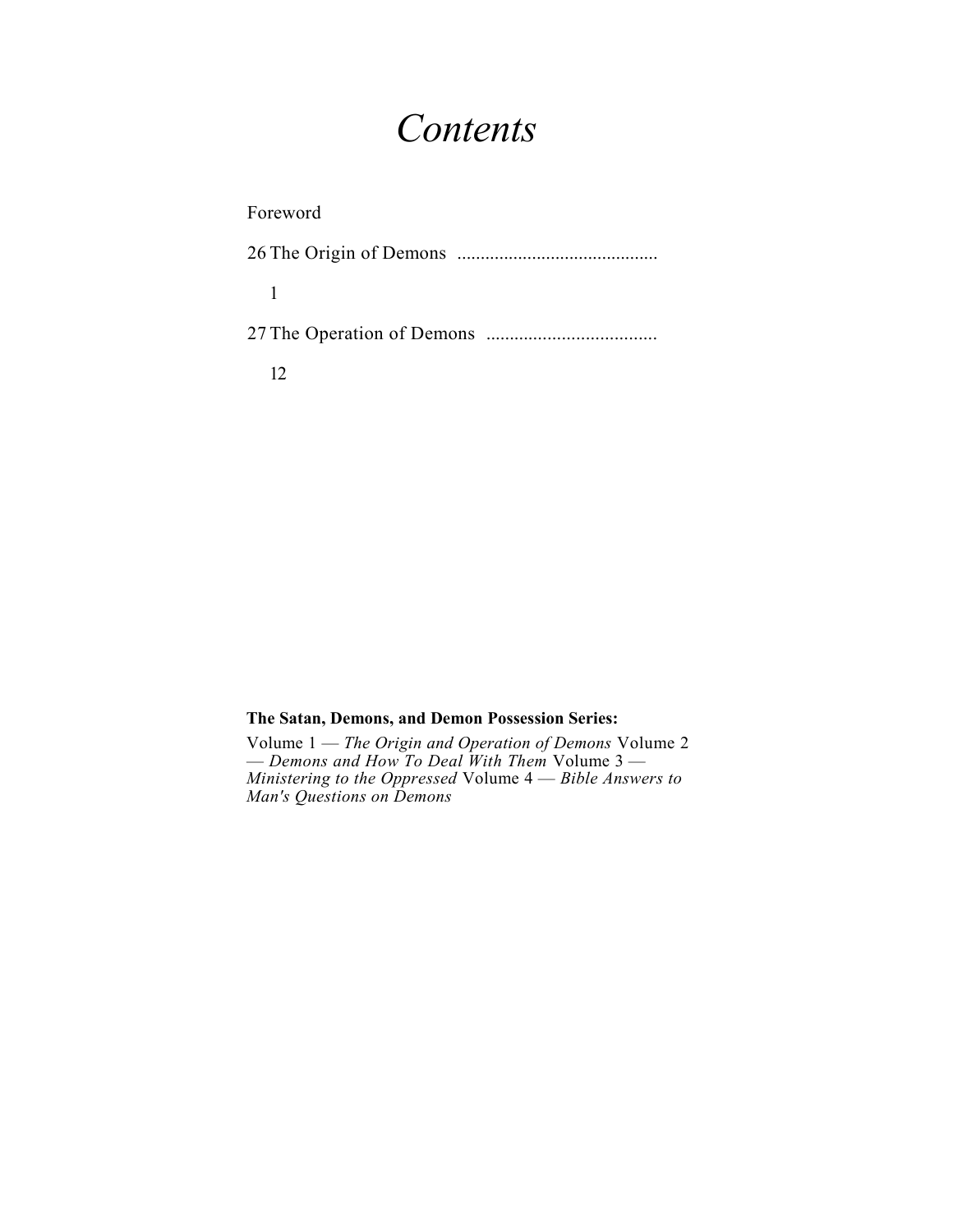### *Foreword*

The Book of Revelation teaches us, ".. *.for the devil is come down unto you, having great wrath, because he knoweth that he hath but a short time"* (Rev. 12:12).

This is the reason there is such an increase of demon activity the world around. The devil knows his time is short.

Yet, though demon activity has increased, knowledge in spiritual matters has increased. The Spirit of God said to me concerning this:

*"There is coming what men call a breakthrough. In the spiritual realm it existed all the time. But in the natural realm a breakthrough is coming in the area of the spirit world and spirit activity* — *demonology, if you would like to call it that.*

*"Also, a breakthrough is coming in the realm of spirits concerning angels* — *for they are spirits. There is coming further revelation; there is coming what some men would call an explosion.*"

And I heard the Spirit of God say:

"/ *have brought men to this place before, but that move I desired, that revival, that flow, was miscarried, sometimes aborted.*

*"You see, abortion and miscarriage are not the same. Men can bring about abortion; miscarriage is from natural causes. So it was sometimes aborted, sometimes miscarried, and in other cases derailed by humans as they went their own way with it.*

*"But this time, because of the balance of the Word and the knowledge of the Word, this revival, this anointing, shall not be miscarried, shall not be aborted, shall not be derailed. But it shall come forth in great power and mighty force.*

*"Oh yes, there 11 be some over on the fringes who 11 mix their own ideas with it and create havoc and confusion. But the main body of those who understand and know the*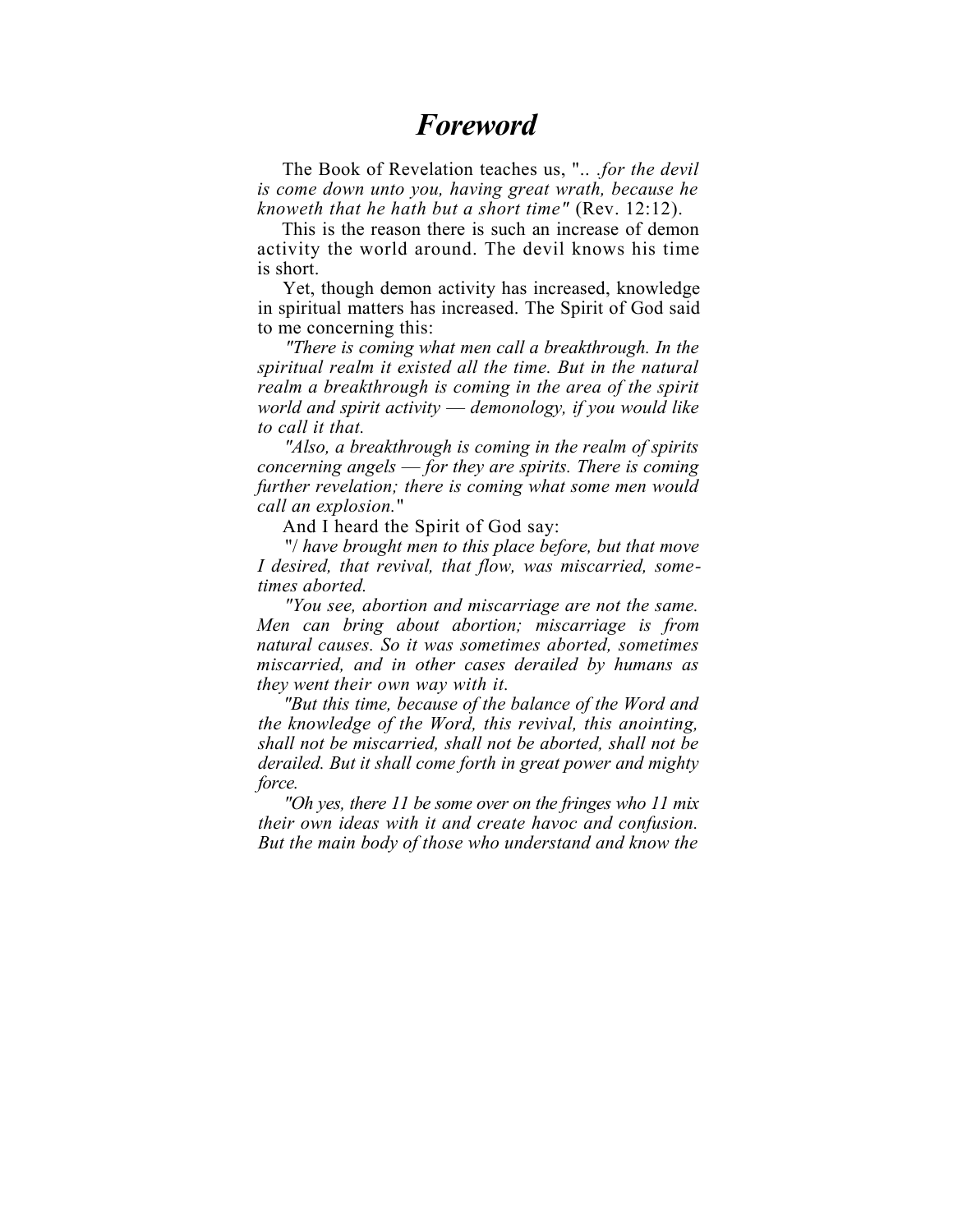*things of the Spirit will walk down the middle of the road. And they'll be a blessing, and not a curse, and will bring help to humanity. And great shall be the deliverances*

Kenneth

Tulsa, Oklahoma July 1983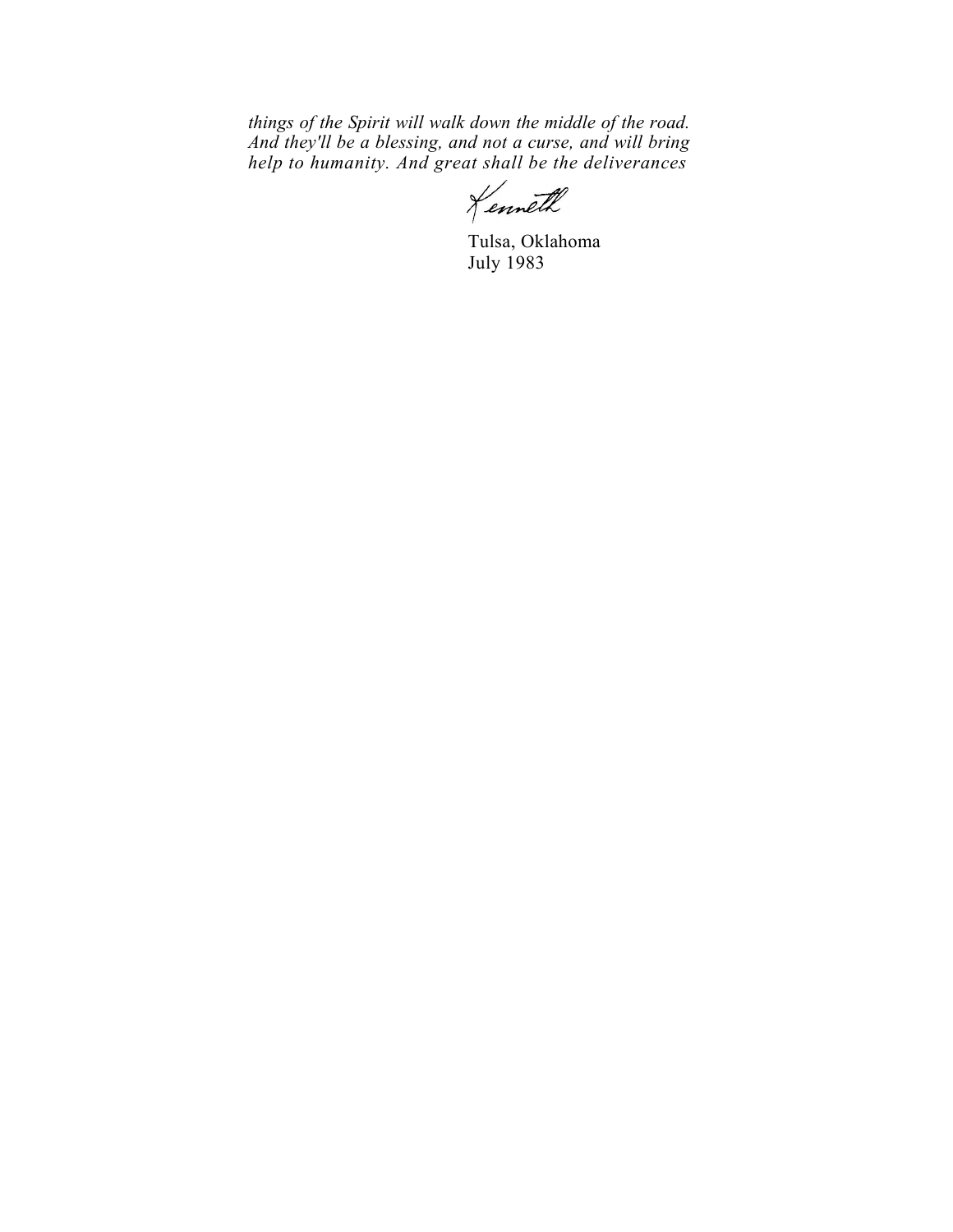## *Chapter 1 The Origin of Demons*

This is the first volume in a three-part series on the devil, demons, and demon activity. This book will deal with the origin and fall of Satan or Lucifer.

How did Satan originate? Is it possible he once ruled a kingdom in the earth?

#### *Satan's Earthly Kingdom*

Ephesians 6:12 says, *"For we wrestle not against flesh and blood, but against principalities, against powers, against the rulers of the darkness of this world, against spiritual wickedness in high places.*" A marginal note in my *King James Version* says, "wicked spirits in the heavenlies."

Three heavens are spoken of in the Bible. Scholars agree that the Apostle Paul was talking about himself in Second Corinthians 12:2 when he said, "/ *knew a man in Christ above fourteen years ago, (whether in the body, I cannot tell; or whether out of the body, I cannot tell: God knoweth;) such an one caught up to the third heaven.*"

The first of the three heavens, right above us, is what we call the atmospheric heaven. Beyond that, out in space, are the stars. Out beyond that is the third heaven — the heaven of heavens — where the throne of God is.

There *are* wicked spirits in the atmospheric heaven above us — "in the heavenlies." We get another glimpse of this fact in the 28th chapter of Ezekiel.

**EZEKIEL 28:1-10**

- **28 The word of the Lord came again unto me, saying,**
- **29 Son of man, say unto the prince of Tyrus, Thus saith the Lord God; Because thine heart is lifted up, and thou hast said, I am a God, I sit in the seat of God, in the midst of the seas; yet thou art a man, and not God, though thou**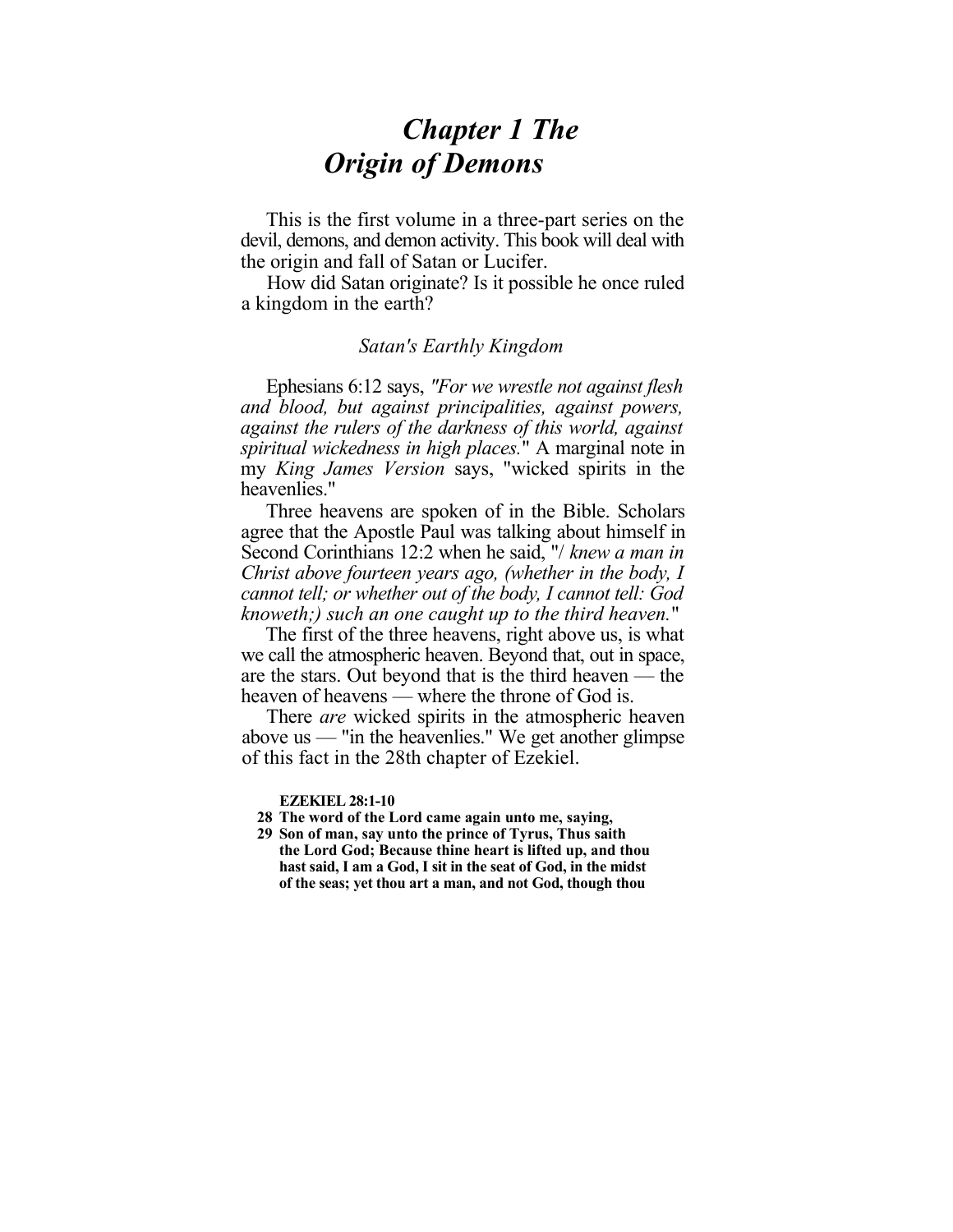#### *The Origin and Operation of Demons*

set thine heart as the heart of God:

- 30 Behold, thou art wiser than Daniel; there is no secret that they can hide from thee:
- 31 With thy wisdom and with thine understanding thou hast gotten thee riches, and hast gotten gold and silver into thy treasures:
- 32 By thy great wisdom and by thy traffick hast thou in creased thy riches, and thine heart is lifted up because of thy riches:
- 33 Therefore thus saith the Lord God; Because thou hast set thine heart as the heart of God;
- 34 Behold, therefore I will bring strangers upon thee, the terrible of the nations: and they shall draw their swords against the beauty of thy wisdom, and they shall defile thy brightness.
- 35 They shall bring thee down to the pit, and thou shalt die the deaths of them that are slain in the midst of the seas.
- 36 Wilt thou yet say before him that slayeth thee, I am God? but thou shalt be a man, and no God, in the hand of him that slayeth thee.
- 37 Thou shalt die the deaths of the uncircumcised by the hand of strangers: for I have spoken it, saith the Lord God.

This Scripture is a prophetic message, given through the prophet Ezekiel to the prince of Tyrus, who was lifted up in pride. God said, *"yet thou art a man.* " So this prince of Tyrus was a man. Angels are not men. Evil spirits are not men.

In verses 11-19 of that same chapter, another prophetic word is given through Ezekiel, but this one is addressed to the *king* of Tyrus, a being who could not be the *prince* of Tyrus, whom God had identified earlier as a man. The king of Tyrus, therefore, must be a spiritual power, or dark power, behind this kingdom.

EZEKIEL 28:11-19

- 38 Moreover the word of the Lord came unto me, saying,
- 39 Son of man, take up a lamentation upon the king of Tyrus, and say unto him, Thus saith the Lord God; Thou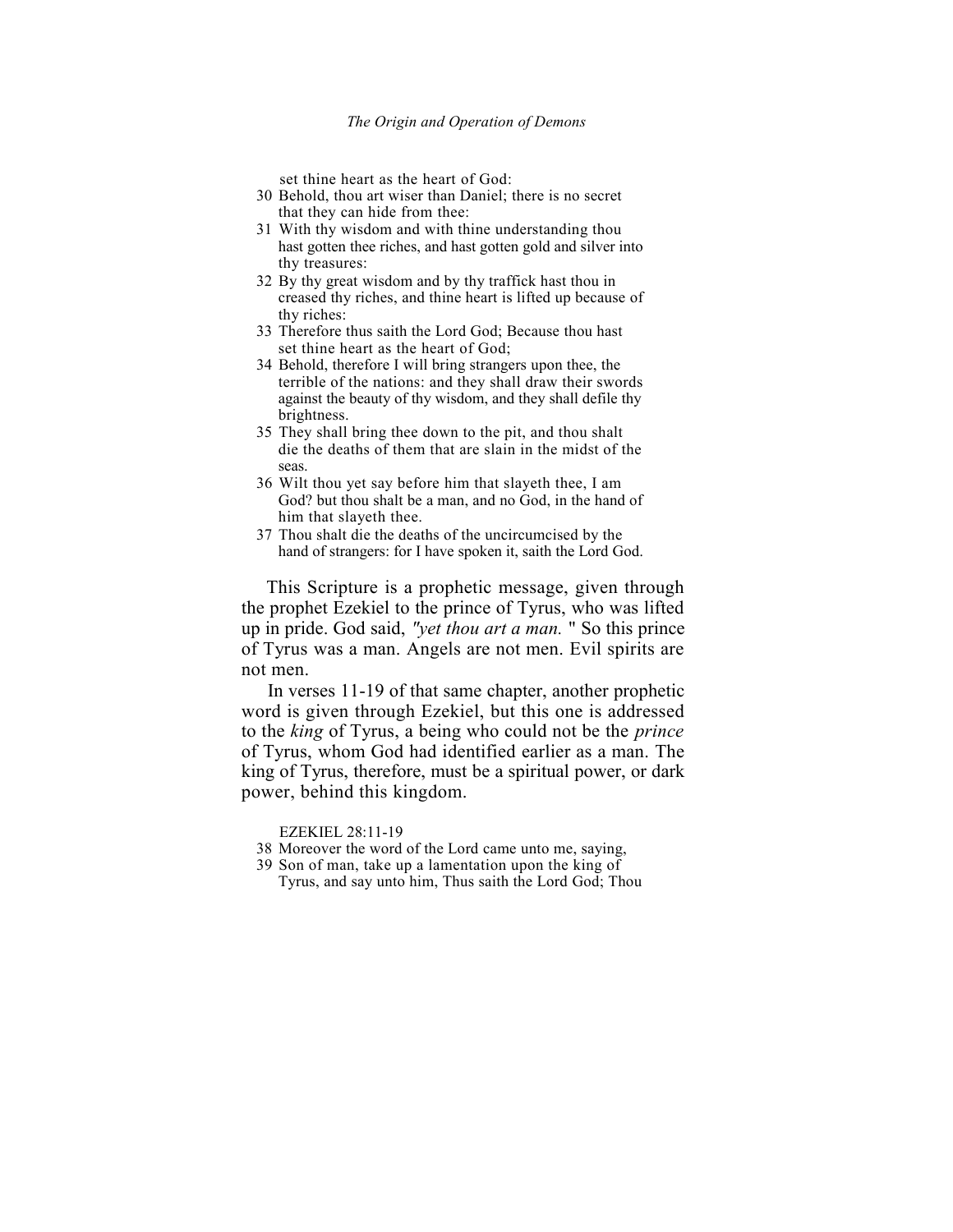#### The Origin of Demons

**sealest up the sum, full of wisdom, and perfect in beauty. 40 Thou hast been in Eden the garden of God; every precious stone was thy covering, the sardius, topaz, and the diamond, the beryl, the onyx, and the jasper, the sap phire, the emerald, and the carbuncle, and gold: the workmanship of thy tabrets and of thy pipes was prepared in thee in the day that thou wast created.**

- **41 Thou art the anointed cherub that covereth; and I have set thee so: thou wast upon the holy mountain of God; thou hast walked up and down in the midst of the stones of fire.**
- **42 Thou wast perfect in thy ways from the day that thou wast created, till iniquity was found in thee.**
- **43 By the multitude of thy merchandise they have filled the midst of thee with violence and thou hast sinned: therefore I will cast thee as profane out of the mountain of God: and I will destroy thee, O covering cherub, from the midst of the stones of fire.**
- **44 Thine heart was lifted up because of thy beauty, thou hast corrupted thy wisdom by reason of thy brightness: I will cast thee to the ground, I will lay thee before kings, that they may behold thee.**
- **45 Thou hast defiled thy sanctuaries by the multitude of thine iniquities, by the iniquity of thy traffick; therefore will I bring forth a fire from the midst of thee, it shall devour thee, and I will bring thee to ashes upon the earth in the sight of all them that behold thee.**
- **46 All they that know thee among the people shall be astonished at thee: thou shalt be a terror, and never shalt thou be any more.**

God was talking about the devil — Lucifer — when He said, *"Thou hast been in Eden the garden of God*. ..." The prince of Tyrus, a man, couldn't have been there. He hadn't even been born then. No, this "king of Tyrus" is not a man; he is a created being (vv. 13,15).

In these two beings — the prince of Tyrus, a man; and the king of Tyrus, a spirit being (Lucifer himself) — the Bible gives the idea of a natural kingdom upon the earth dominated by a spiritual kingdom with the same name.

Everything on this earth — every human, every being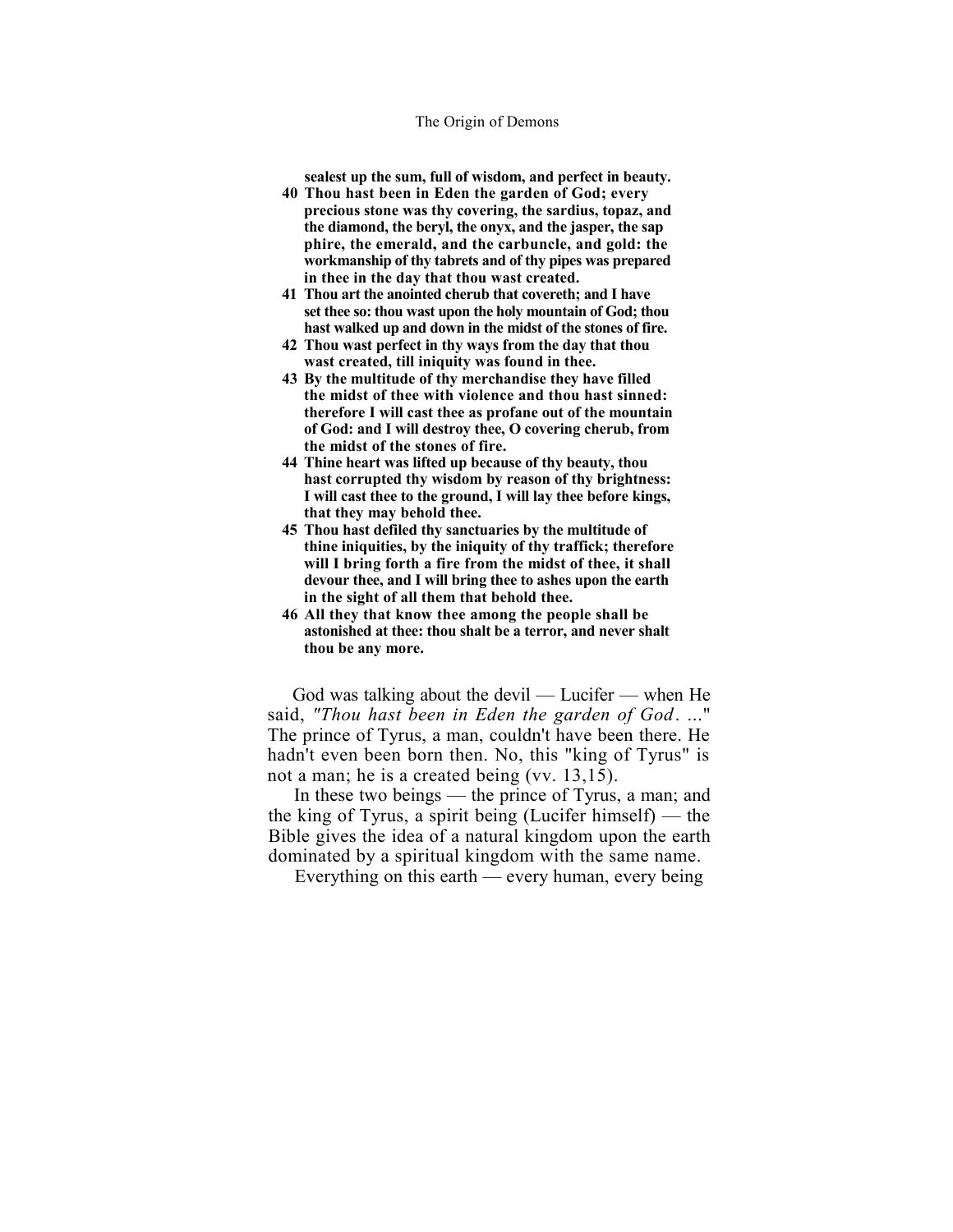*—* is dominated, ruled, or influenced by the unseen world.

Where did these spirits come from originally? First of all, the devil and demons are fallen beings. Satan, or Lucifer, as we read, *"wastperfect in all thy ways from the day that thou wast created"* (Ezek. 28:15). The Bible is talking about a created being, not a human being. But God didn't create him as he is now.

The second part of Ezekiel 28:15 tells us iniquity was found in him. Isaiah tells us, *"For thou hast said in thine heart, I will ascend into heaven, I will exalt my throne above the stars of God: I will sit also upon the mount of the congregation, in the sides of the north"* (Isa. 14:13). This is when he sinned. He said, "/ *will ascend above the heights of the clouds; I will be like the most High"* (Isa. 14:14).

Scientists tell us there is a vacant spot in the North they have been unable to probe. That is the "sides of the north" where the throne of God is. Apparently Lucifer had some kind of throne, because he said, "/ *will exalt my throne above the stars of God.* " And apparently he was under the clouds, because he said, "/ *will ascend above the heights of the clouds."* So Satan had some kind of kingdom on earth. This would lead us to believe in a "pre-Adamic" creation. Evidently there was some kind of kingdom on earth before man was created.

#### *The Pre-Adamic Race*

Many Bible scholars believe that millions of years may have elapsed between Genesis 1:1 and Genesis 1:2. Genesis 1:2 tells us, *"And the earth was without form, and void; and darkness was upon the face of the deep. And the Spirit of God moved upon the face of the waters.*"

Evidently the spirits that are here on earth now were part of that original kingdom. Remember, God told Adam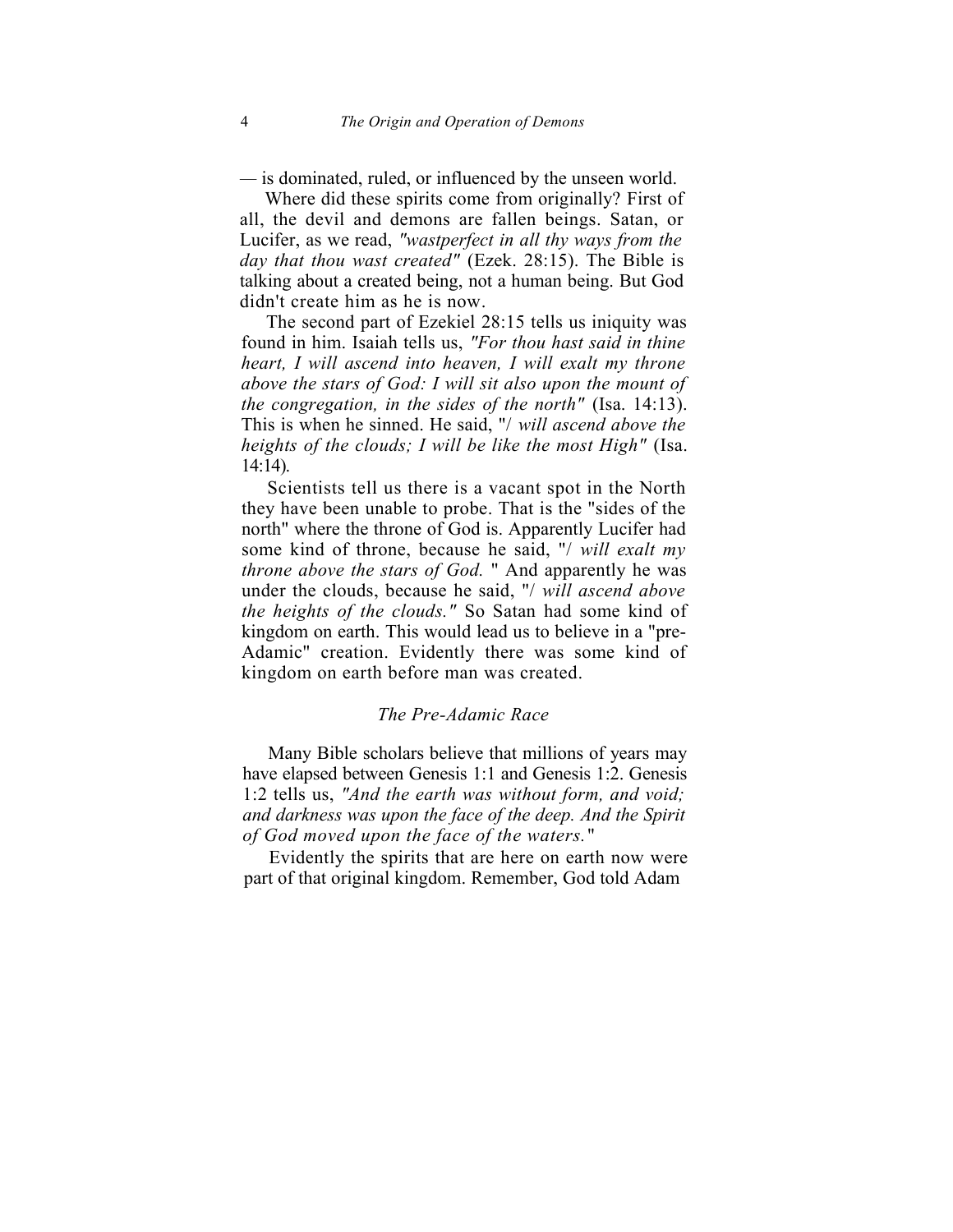and Eve to be fruitful and multiply and to replenish the earth. He didn't say "plenish." You can't replenish something that hasn't already been plenished.

God said the same thing to Noah, his wife, his three sons, and their wives. It is certainly true that we have the same animals this side of the flood that we had on the other side of it.

Yet we know from archeological discoveries that dinosaurs and other types of animals existed. Where did they come from? They didn't come from our system, so it looks like there had to be a different kind of creation here before Adam.

Satan, or Lucifer, had a kingdom here evidently. Now, I don't have chapter and verse for what I'm saying. But evil spirits *are* here on the earth. Where did they come from? To me, the only logical explanation would be that they are the spirits of this pre-Adamic creation. I didn't say *man* was here before. But some kind of creation could have been.

I'm not presenting this dogmatically, because we don't have enough light on this from the Scriptures to be dogmatic. But we do get a glimpse here and there.

Here's another interesting thing concerning the origin and fall of Lucifer. Ezekiel 28:13 tells us, "... *the workmanship of thy tabrets and of thy pipes was prepared in thee in the day that thou wast created.*"

Evidently Lucifer had something to do with music. Did you ever notice how music has always played a part in the program of God, as well as that of Satan? When David played on his harp it quieted that evil spirit in Saul. The right kind of music prepares you to yield to the Spirit of God, while the wrong kind will prepare you to yield to the spirit of the devil. The devil works through the flesh, while God works through your spirit.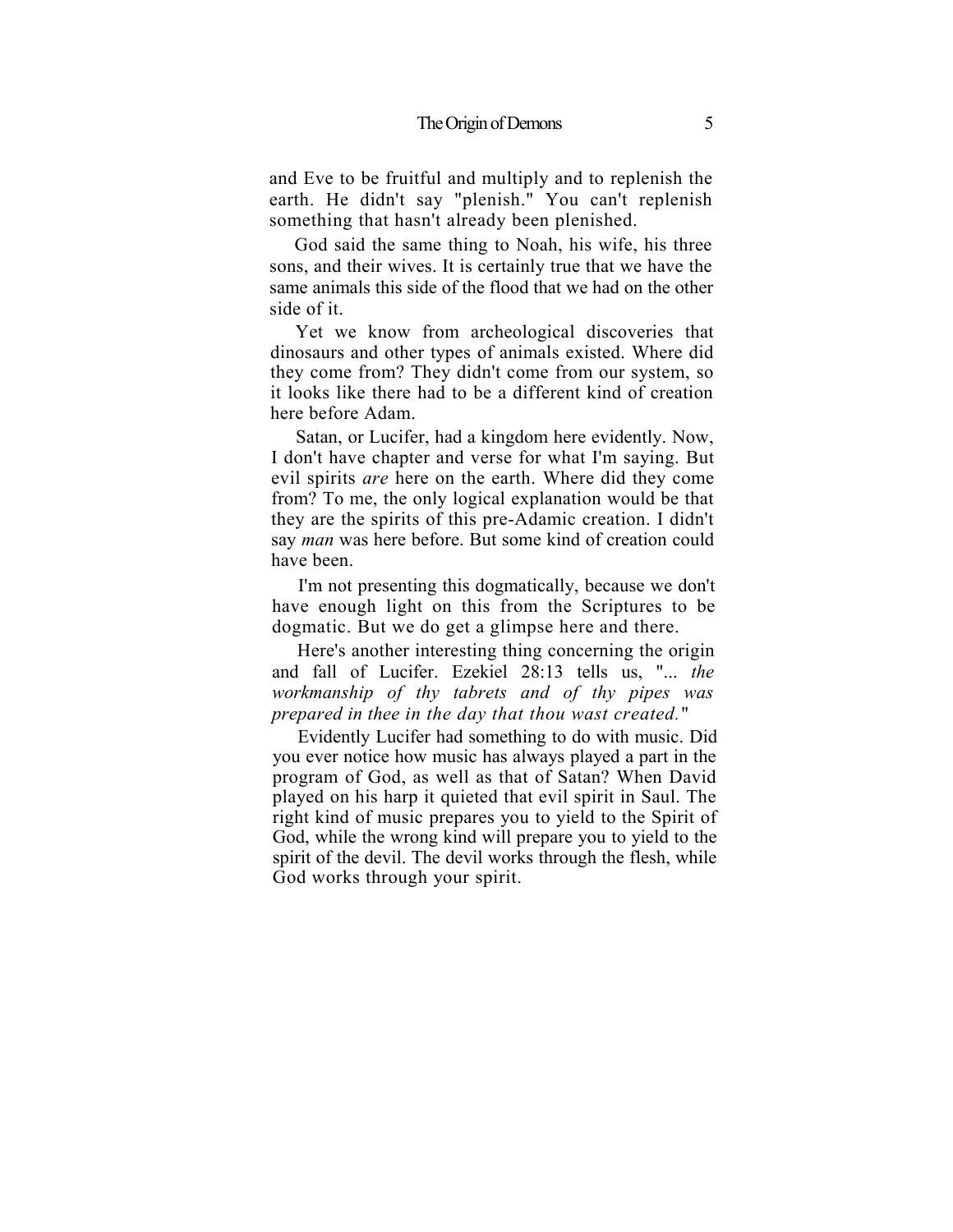#### *God's Original Creation*

At least Isaiah 14 and Ezekiel 28 give us a picture of the fall of Satan and of his existence in the beginning. We have said God didn't make him as he is today. God made everything in the beginning and it was all good.

There are philosophers who are so taken up with the evil in the world they have supposed the center of the universe is evil instead of good. Some people have accused God of being the author and creator of evil.

I read an article some time ago written by a well-known newspaper man here in America. He wrote that he was not religiously inclined, didn't belong to any church, and never had. He did not believe the Bible was the Word of God; he didn't believe God existed.

He said, "I wouldn't exactly say I'm an atheist; an atheist says there is no God. Perhaps I would be called an agnostic. An agnostic says, 'If there is a God, I don't know it.'

"Christians say," he continued, "that God is running this universe, and that there is a God who created everything.

"And," he said, "it's here, and logically speaking it would seem someone did create it.

"But," he continued, "here is my point. They say God is the ruler of this universe and He's running everything. If He is, He surely has things in a mess. Why doesn't He put a stop to war and poverty and innocent babies dying?"

He was saying if God is a good God and is ruling, why doesn't He do something about these things? He had only heard one side of the argument. If he ever had heard the Bible preached, he would have known that God made the world in the beginning and saw that everything was good. He made man and gave him dominion over the work of His hands, but Satan came into the Garden, tempted Eve,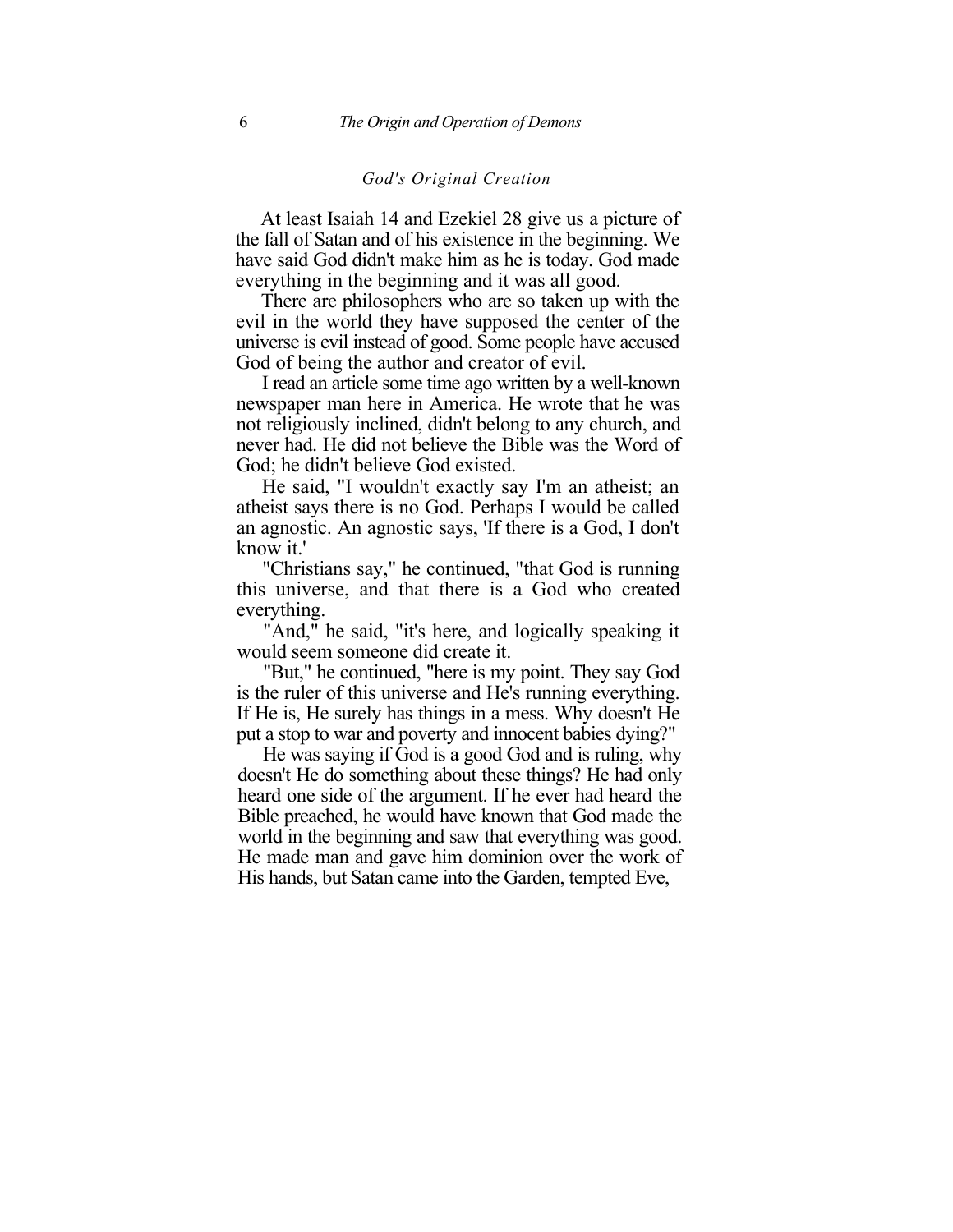and she ate the forbidden fruit. She gave it to Adam and he ate. Adam committed high treason and sold out to the devil. Then the devil became the god of this world (2 Cor. 4:4).

Thank God, He set out a plan of redemption for us, and those of us who have accepted that plan are redeemed from the hand of the enemy. But those who are unsaved are dominated and ruled by the devil, not by God.

#### *Demons in Certain Regions*

Demons and evil spirits want to possess man so they can find the widest range of expression in this world. If they can't find embodiment in man, they'll take embodiment in animals as a second choice. The spirits in the fifth chapter of Mark said they wanted to go into the swine so they wouldn't have to go out of the country. Jesus gave them permission and they went into the swine.

MARK 5:9-12

- 47 And he asked him, What is thy name? And he answered, saying, My name is Legion: for we are many.
- 48 And he besought him much that he would not send them away out of the country.
- 49 Now there was there nigh unto the mountains a great herd of swine feeding.
- 50 And all the devils besought him, saying, Send us into the swine, that we may enter into them.

We see from this Scripture that demons do like to gang up in certain parts of the world or certain countries.

In traveling, it has been easy for me to discern what kinds of spirits are in a locality. I can drive through a city and know what spirits predominate there. Sometimes there are immoral or occult spirits, or spirits promoting foreign religions. Small towns — not just large cities — can have spirits ruling over them, too.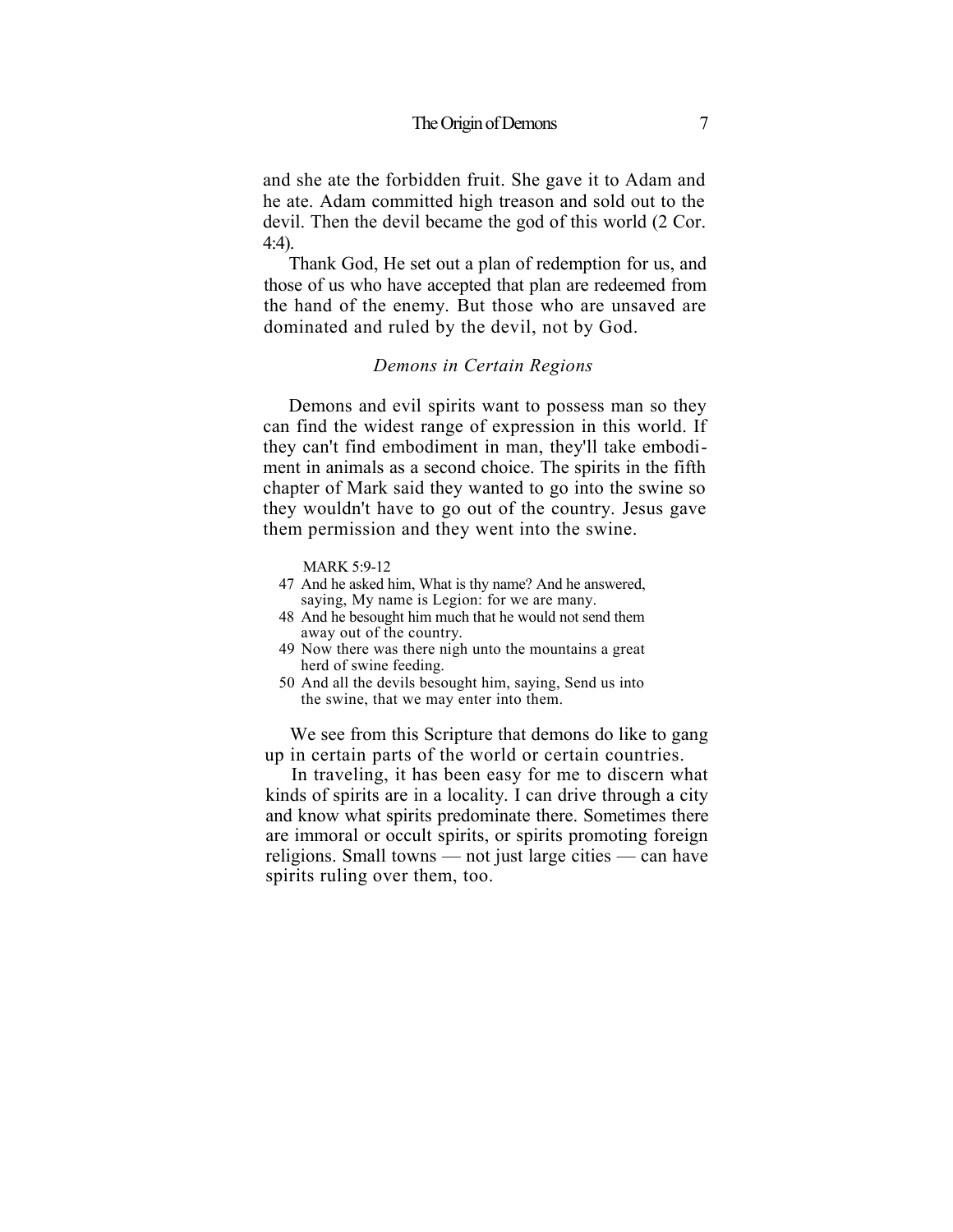#### *Spirits in the Church*

My wife and I were in a town visiting her relatives one time, and the pastor of the church there said he wanted me to preach. I was on the field in evangelism, and he kept asking me. Finally I told him I wasn't going to do it. He asked me if there were something wrong with him and his wife. I told him there wasn't. But I explained I didn't want to preach in that town unless God definitely told me to. I told him the town was full of reserved, conservative people, motivated by stingy devils and demons. I told him these demons had gotten into his church and that the people wouldn't support me if I went there.

His eyes got big and his mouth fell open, and he asked me if anyone had been talking to me. I told him no one but the Lord.

Whatever kinds of spirits are in a city will get into the church, because there will be someone who will let them in. For instance, look at the Church at Corinth. Corinth was one of the most immoral cities of the East. This immoral devil got into the church. There was a man cohabiting with his father's wife. It had to be dealt with.

First Corinthians 5:1 tells us, *"It is reported commonly that there is fornication among you, and such fornication as is not so much as named among the Gentiles, that one should have his father's wife.*"

Whatever spirits are predominant in a city will get into the church unless individuals and the church as a whole learn to stand against them.

This minister decided to tell me some things. He said he had taken that church without promise of any set salary. Whatever came in as tithes and offerings on Sunday morning was to be his. The Sunday night and Wednesday night offerings would go for payments on the church building and utilities.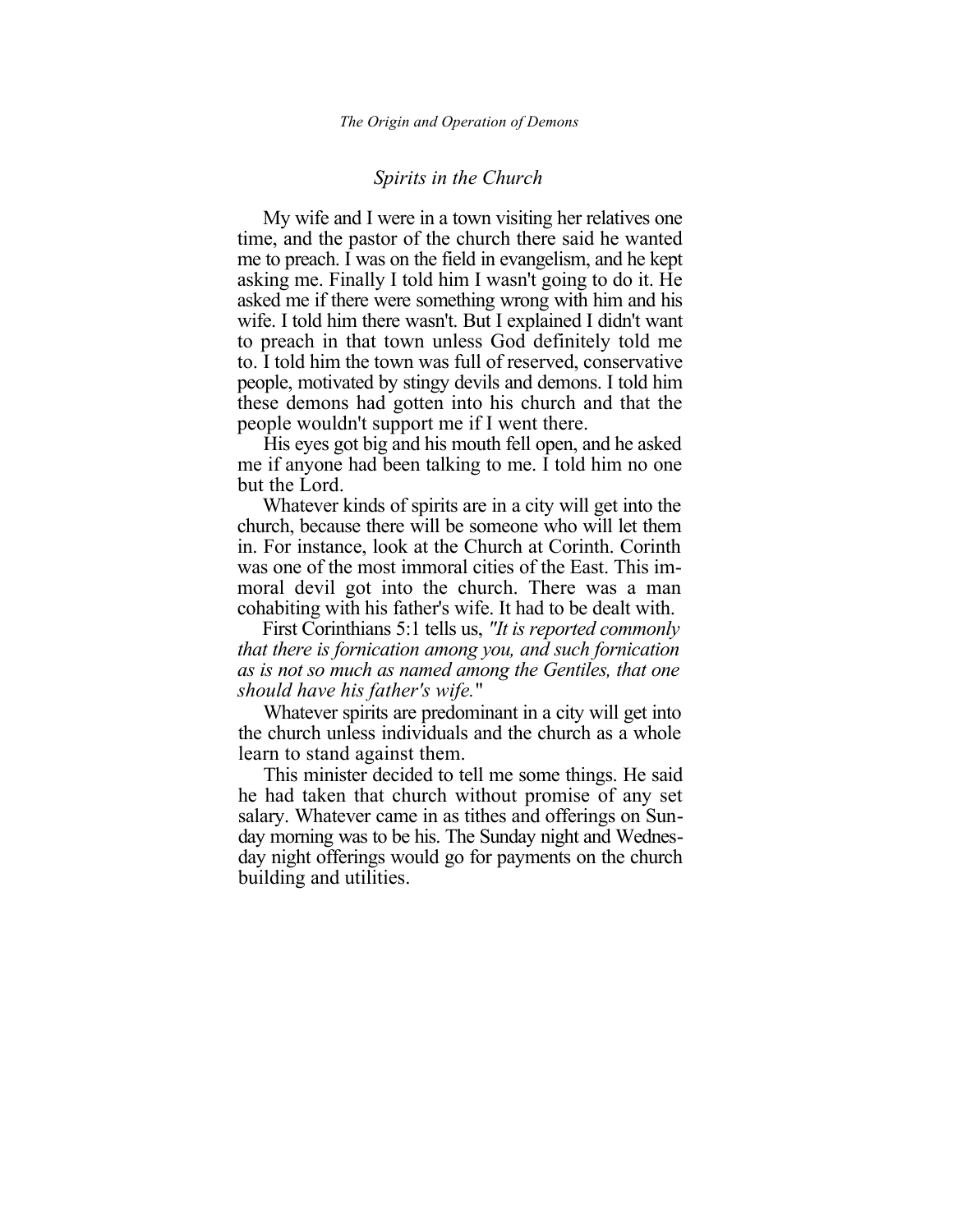When he first came, he didn't have enough money to get by on. But he believed God and sacrificed, and the church started growing. He had been getting about \$80 a week, but he began getting around \$200, which in that day was a large amount.

At this time the board had a meeting without him and decided, "That's just too much. Let's use some of this money for improvements on the building. Whatever is left over we'll give to him."

The Bible says, ".. *.Thou shalt not muzzle the ox that treadeth out the corn. And, The labourer is worthy of his reward"* (1 Tim. 5:18). Paul said that, and he's quoting the Old Testament, talking about the ministry. In one sense, this church was stealing the pastor's money!

I told him, "That's why I won't come." Unless God tells you to, there's no use going to a group like that. *They can't be blessed too much anyway.* They are motivated by evil spirits.

When Jesus was talking about going to the cross and dying, Peter took hold of Him and said, *"Be it far from thee, Lord: this shall not be unto thee.* " Jesus said, *"Get thee behind me, Satan: thou art an offence unto me: for thou savourest not the things that be of God, but those that be of men.*" He wasn't calling Peter Satan, but He knew Peter unconsciously was yielding to the devil.

The board in that church didn't yield *unconsciously* to the devil. They had the new plan down in writing. That's just being crooked. People wonder why God isn't in some churches and isn't blessing them. He can't bless people like that. It won't work.

One time I traveled to hold a meeting in another state. When I drove up to the parsonage, the pastor said he had something he wanted to tell me. He said he was leaving that church and taking another one. He added, however, that we would go right on with the meeting, as he was sup-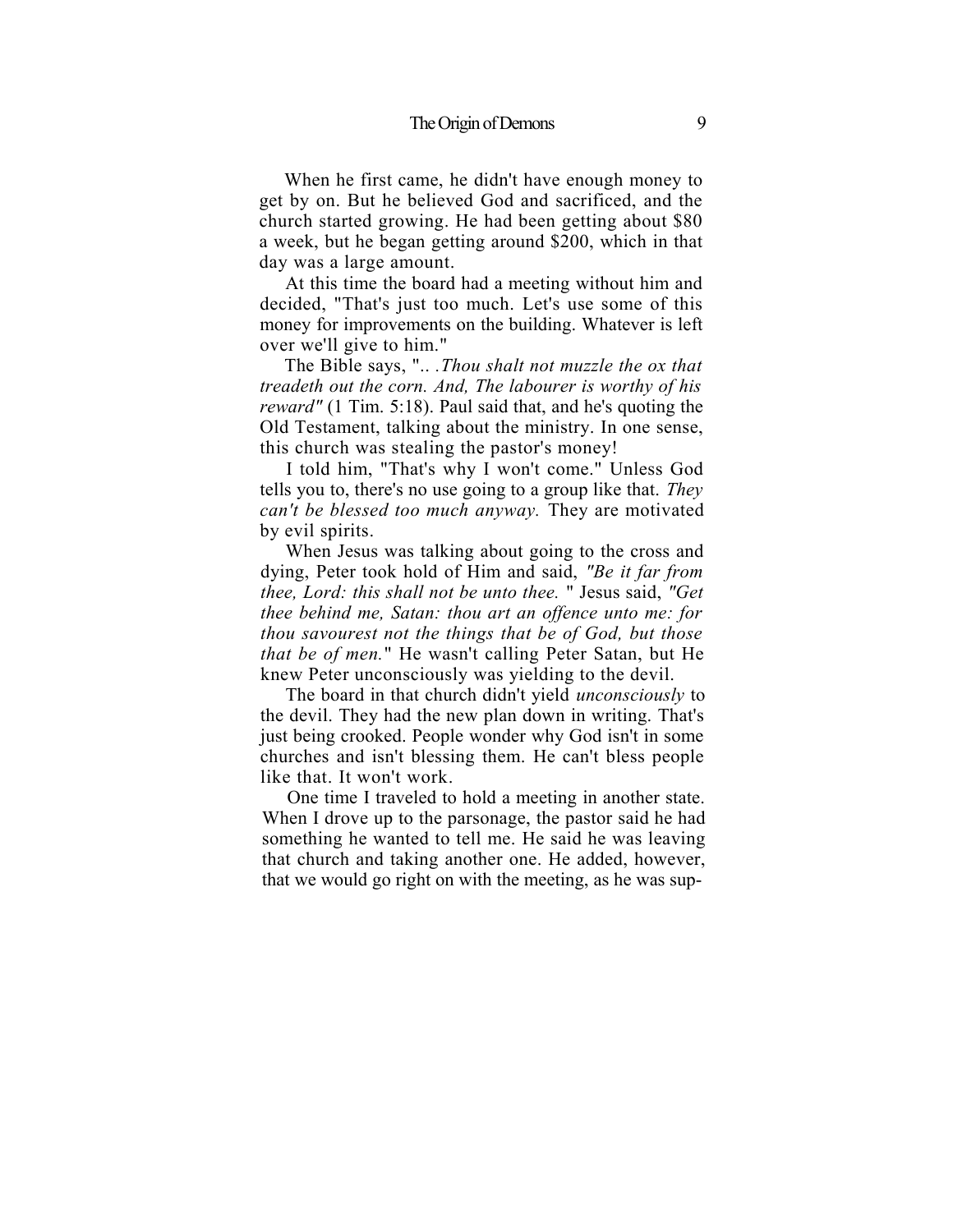posed to be there 30 more days. He was a good pastor and his people loved him, but they were so spiritually dead. After one service I told him I wasn't going to have a revival there. I told him I was leaving.

The next day his brother came over and asked me where I was going. (I had about three free weeks.) He invited me to come to preach at his church, so I told him I would. When I got there he told me his church wasn't as large as his brother's and that they couldn't support me as well. His board felt \$70 or \$80 a week was the most they could give me. I needed about \$150 to meet my budget, so they decided to take up an offering for me every night except Monday.

On Tuesday night of the second week, the Spirit of God suddenly came upon me and I ran off the platform and sat down beside a man. I looked him right in the face and told him some people were trying to steal my money. I said if it came in for me, it belonged to me. I then ran back to the platform and finished my sermon.

The pastor later told me the man I talked to had told the church board too much money had come in for me. He had suggested they keep half of it. The Holy Spirit told on him, because I noticed when I spoke to him he turned every color but white. If I had known what he had done, I wouldn't have had enough nerve to say that to him. It was a wrong spirit that he had. I believe the man was saved and had the baptism in the Holy Spirit, but I don't believe he yielded *unconsciously* to the devil. He knew what he was doing. These spirits are here on earth.

Paul said in Ephesians 6:12, *"For we wrestle not against flesh and blood, but against principalities, against powers, against the rulers of darkness of this world, against spiritual wickedness in high places.*" It wasn't just the man who had to be dealt with; it was the spirit behind the man. That kind of spirit controlling the church will give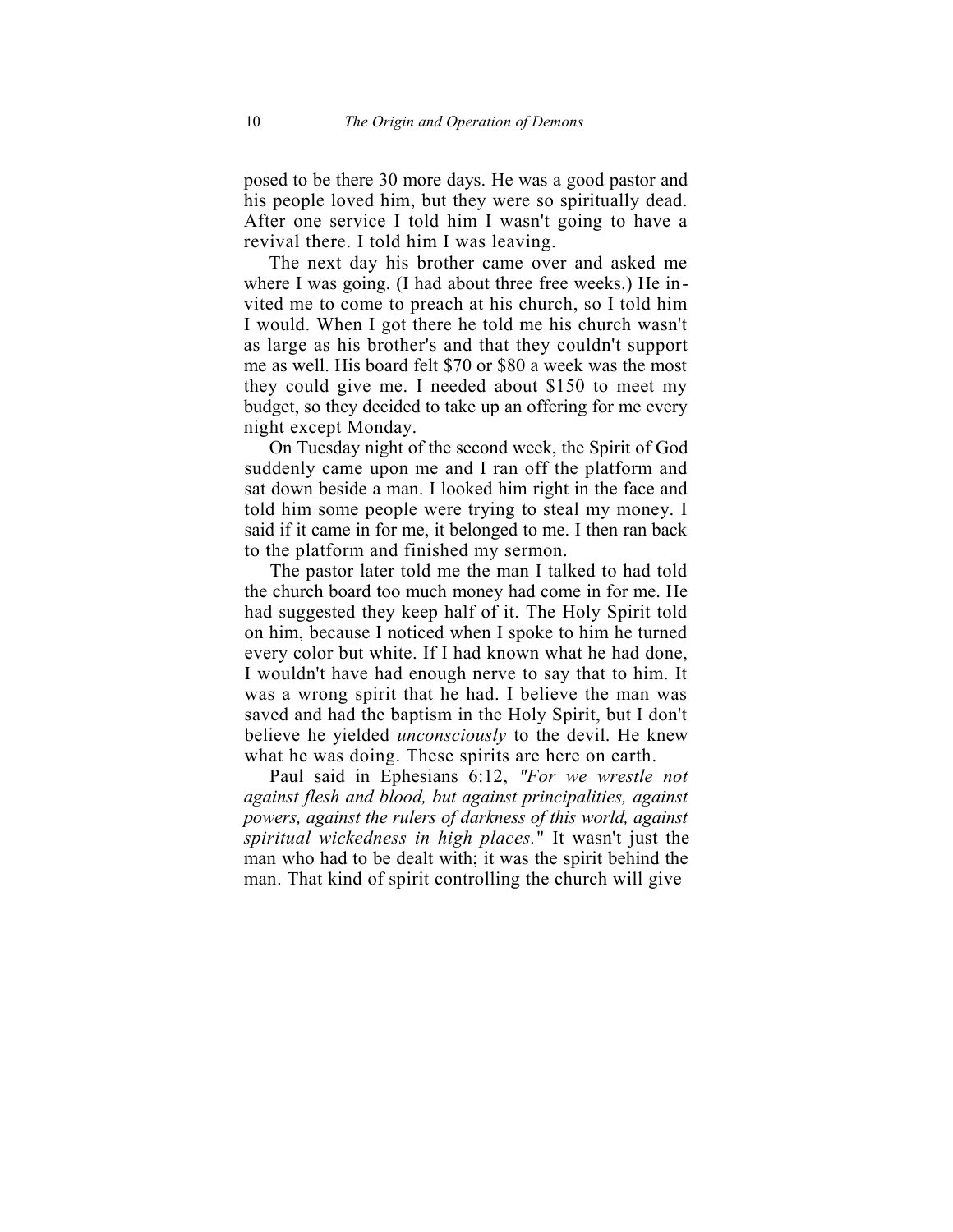the devil a right-of-way. It will hinder and grieve the Spirit of God. We must realize we don't have to listen to the devil.

#### *Spiritual and Physical Health*

A minister once told about a missionary who was going to speak in his church. He met the man at a railroad station after not seeing him for several years. They hadn't been in the car five minutes when the missionary said, "You're not 'up to par' spiritually."

The pastor didn't say too much about it, but when he was alone he talked to the Lord. It seems there had been just one Full Gospel church in that town when another pastor came in and started one also. That pastor had taken some of this first pastor's members. So the first pastor had gone around telling that the other minister had stolen some of his sheep, though he didn't know it for sure. It had gotten him down.

He finally went to the new preacher's house, fell down crying, and asked him to forgive him and pray for him. He told him what he had done. The new preacher started crying also and asked this pastor to forgive him, because he *had* been working on some of his people. They got to hugging one another, crying and praying until they got in line spiritually. God blessed both of their churches. The first pastor doubled what he had been running.

It's quite obvious at times that we're under a load. Sometimes we're carrying a chip on our shoulder. That's wrong. Through that we open the door and let a wrong spirit get hold of us. It doesn't mean we're not saved, but it means we're yielding to the wrong spirit. Let's be big enough, like this pastor was, to admit when we're wrong. Paul told the Church at Ephesus they shouldn't give place to the devil.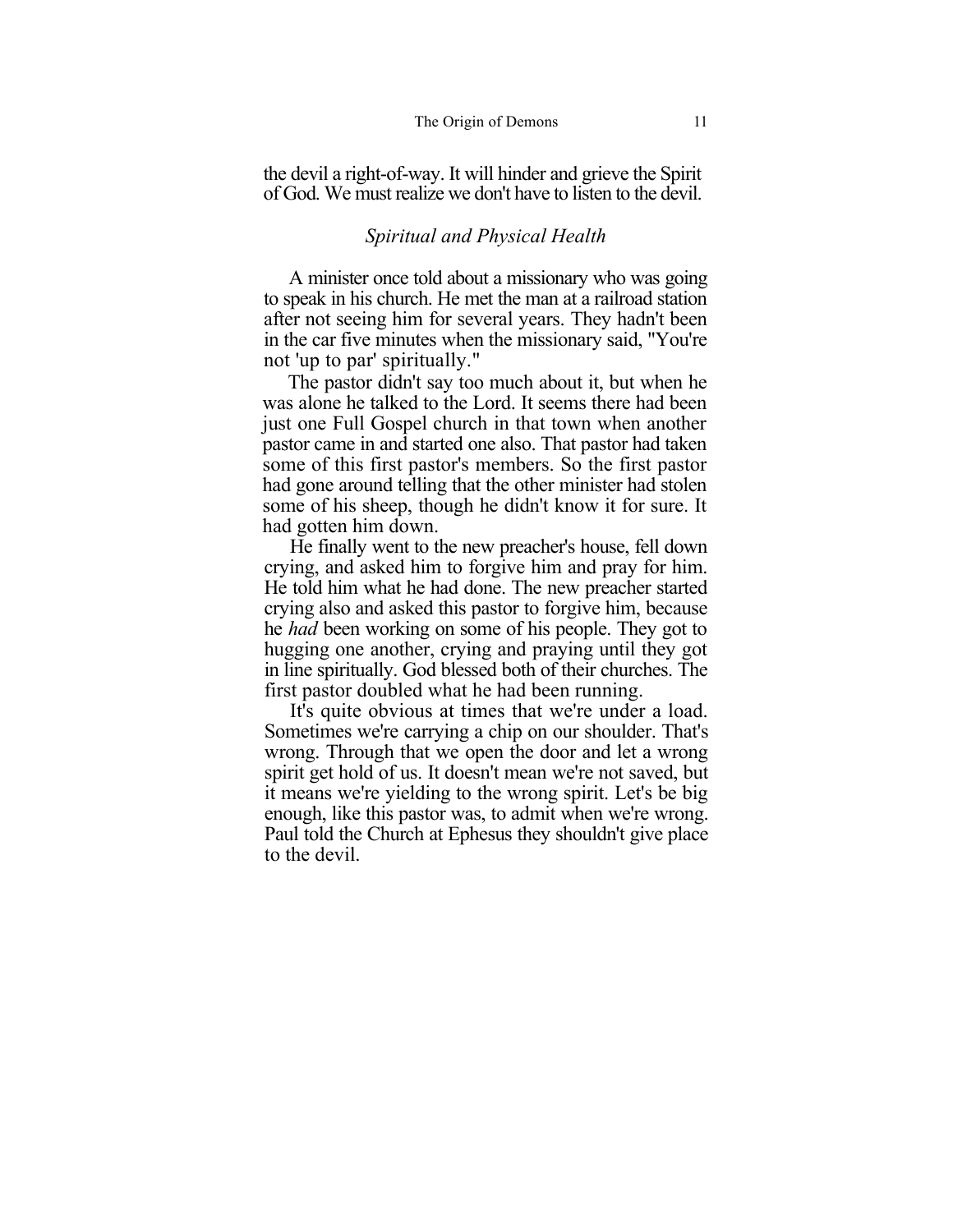# *Chapter 2 The Operation of Demons*

I was conducting a two-week meeting in Oklahoma years ago, and one night after the service the pastor and I were visiting and having sandwiches in his kitchen. We became engaged discussing Scriptures and it was getting late. Finally the pastor's little daughter reminded him it was time to pray with her.

He started to get up but then said, "Honey, come back and kneel down here. We'll get Brother Hagin to pray with us. Then you can go to bed." They both knelt beside my chair and I joined them.

I no more expected anything unusual to happen at that moment than I expected to be the first man to land on the moon. I never felt so ordinary in my life. But when I knelt, a white cloud enveloped me. I couldn't see a thing. My eyes were wide open, but I couldn't see the stove, the table, or anything in the kitchen. Many times in the Old Testament the glory of God manifested in a cloud.

I looked up where the ceiling should have been, and saw Jesus standing there. He spent an hour and a half talking to me, and He began His conversation by saying, "I'm going to talk to you about the devil, demons, and demon possession. From this night forward, what is known in ray Word as discerning of spirits will operate in your life when you're in the Spirit."

Now, John was in the Spirit on the Lord's Day on the Isle of Patmos. He saw some things. And when Peter went up on the housetop to pray, he fell into a trance. He saw a great sheet let down from heaven. Paul said when he went to the Temple in Jerusalem to pray, he went into a trance and saw Jesus. The Lord told him people would not accept his testimony there.

Your physical senses are suspended when you fall into a trance. It seems you're in another world. You *are* in the

**12**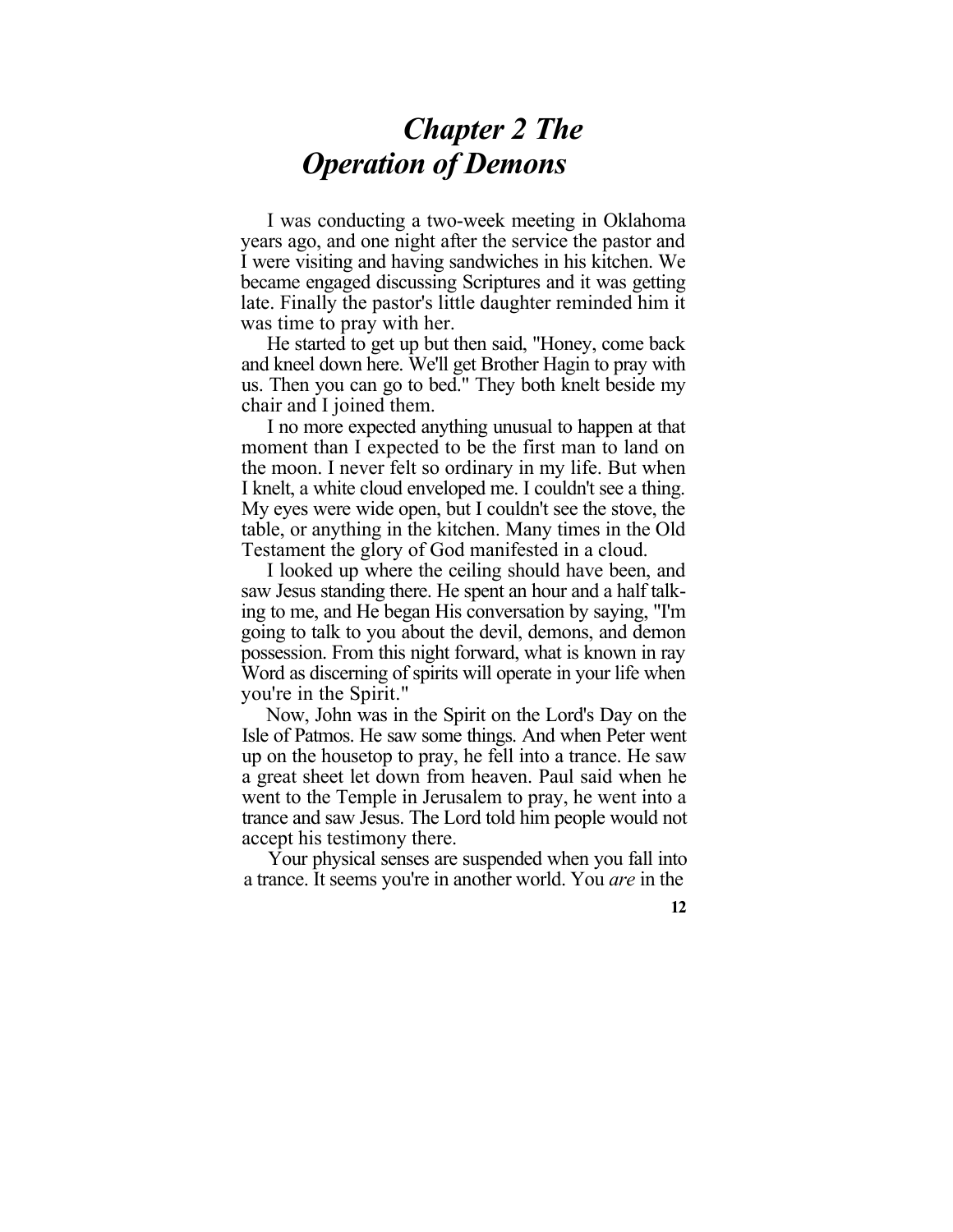spirit world. And the spirit world is just as real as the material world — in fact, more real. God, who is a Spirit, created all material things.

The pastor and his daughter didn't see anything, but I was seeing into the spirit realm by the power of the Holy Spirit. Now, a person doesn't operate something from God whenever he wants to. I wasn't operating that gift. Jesus said, "The gift will operate when you're in the Spirit."

People get in trouble trying to operate in spiritual gifts when they're not in the Spirit. I would suggest that you do not even become interested in the gifts of the Spirit unless you purpose to live and walk in the Spirit.

Many times I've prayed for people and never had any manifestation of discerning of spirits. Then, at a later date, a manifestation comes, and I'm able to deal with the spirit. With other people, I never do have a manifestation.

We need to preach faith and preach the Word of God to get people to believe God. *Then* we need to expect God to manifest Himself through the gifts of the Holy Spirit as He wills. First Corinthians 12:7 tells us: *"But the manifestation of the Spirit is given to every man to profit withal.* " The manifestation is given as the Spirit wills not as / will.

#### *Discerning of Devils?*

Jesus talked to me for some time about discerning of spirits: supernatural insight into the realm of spirits. People who claim to have this gift and who see only devils or demons, don't have what the Bible describes. The Bible doesn't say "discerning of devils," but "discerning of spirits." Another thing — the gift of discerning of spirits (1 Cor. 12:10) has to do with spirits — not people. People can be motivated by spirits. But the gift still has to do with the spirit and not the person.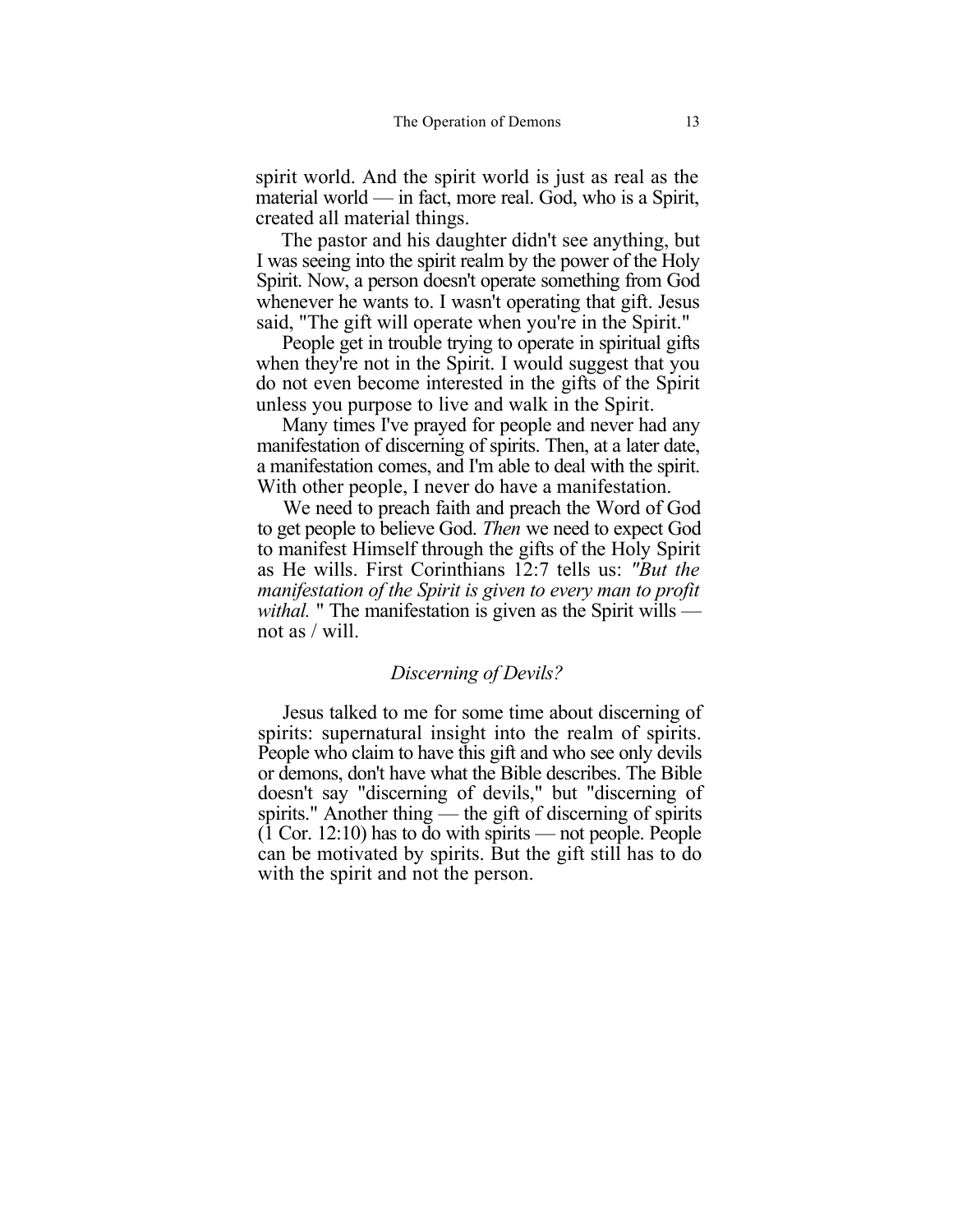In Acts 16, Paul and Silas were at Philippi, where there was a maiden with a spirit of divination or fortune telling. She followed them on the street saying they were servants of the Most High God. Everything she said was true. But who wants the devil testifying for him?

I'm sure Paul didn't carry discerning of spirits around with him and turn it off and on whenever he wanted to. This girl followed him a number of days before he dealt with the situation. It's my conviction he didn't deal with it sooner because the Spirit didn't give him discerning of spirits. When the Lord did operate that gift through him, Paul turned and spoke to the evil spirit, not the woman. The spirit came out of her and she was delivered. The devil never likes it when God is moving. Her masters got mad about it and had Paul and Silas put in jail.

Many times people have told me the Lord gave them a "gift of *discernment."* In the first place, there isn't such a gift spoken of in the Bible. Sometimes these people are talking about the gift of the word of knowledge. But most of the time, if you'll talk to them, you'll find the "gift" they have is only a "gift of suspicion." They are suspicious of everybody.

In the realm of the Spirit there are good spirits as well as bad spirits. If you have discerning of spirits operating, you're going to see angels sometimes as well as demons.

In Second Kings, chapter 6, it is recorded that the king of Syria warred against Israel. At one time Syria besieged the city of Dothan. The Syrians were really after Elisha, the prophet of God, who divulged secrets of the king of Syria to the king of Israel. When the Syrian army had surrounded the city, Elisha's servant was fearful and asked Elisha what they were going to do.

The prophet asked the Lord to open the servant's eyes. He was talking about his spiritual eyes. Verse 17 tells us: *"And the Lord opened the eyes of the young man; and he*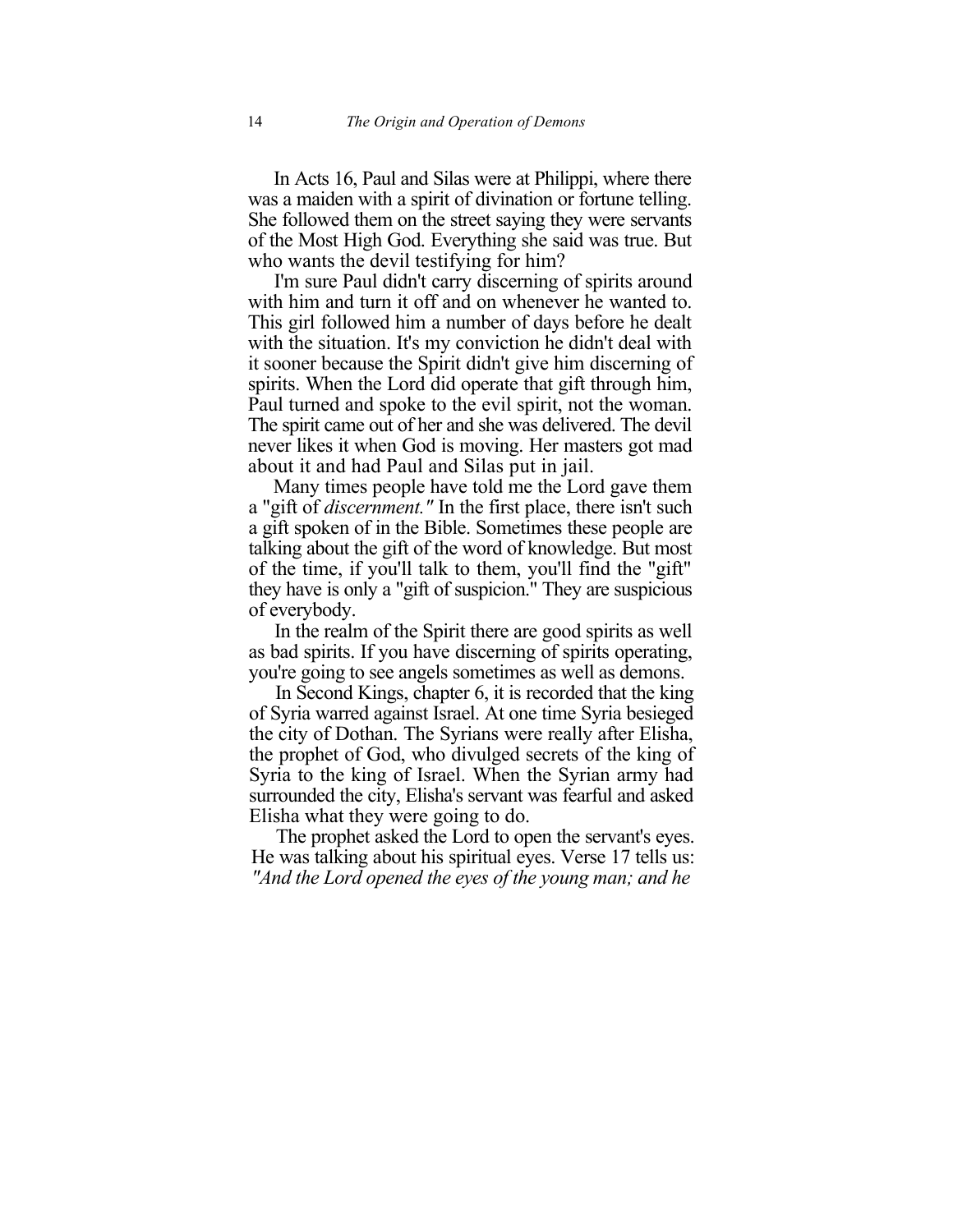*saw: and, behold, the mountain was full of horses and chariots of fire round about Elisha.*" He was seeing into the realm of the Spirit. He was seeing supernaturally.

#### *Four Classes of Demons*

After Jesus finished talking to me about discerning of spirits, he reminded me Paul stated in Ephesians 6:12 that we *"wrestle not against flesh and blood, but against principalities, against powers, against the rulers of the darkness of this world, against spiritual wickedness in high places."*

Jesus said there were four classes of demons or evil spirits: (1) principalities, (2) powers, (3) rulers of the darkness of this world, and (4) wicked spirits in the heavenlies. He explained the highest type of demon we have to deal with on earth is "rulers of the darkness of this world." He spent some time talking to me about the fact that the Bible says the whole world lies in darkness.

The Bible tells us, though, in Colossians 1:13, that the Father has delivered us from the rulers of darkness: *"Who hath delivered us from the power of darkness, and hath translated us into the kingdom of his dear Son."*

Paul was writing to the Church at Corinth when he said, *"Be ye not unequally yoked together with unbelievers: for what fellowship hath righteousness with unrighteousness? and what communion hath light with* darkness?" (2 Cor. 6:14). The unbelievers are called darkness and the believers are called light.

The Lord went on to tell me that all unsaved men and women, regardless of who they are, are in the kingdom of darkness. *He said they are ruled or motivated by evil spirits, whether they want to admit it or not.* It is easy, sometimes, to accept the fact that someone else is ruled by the devil. But it's hard to admit it could happen to us.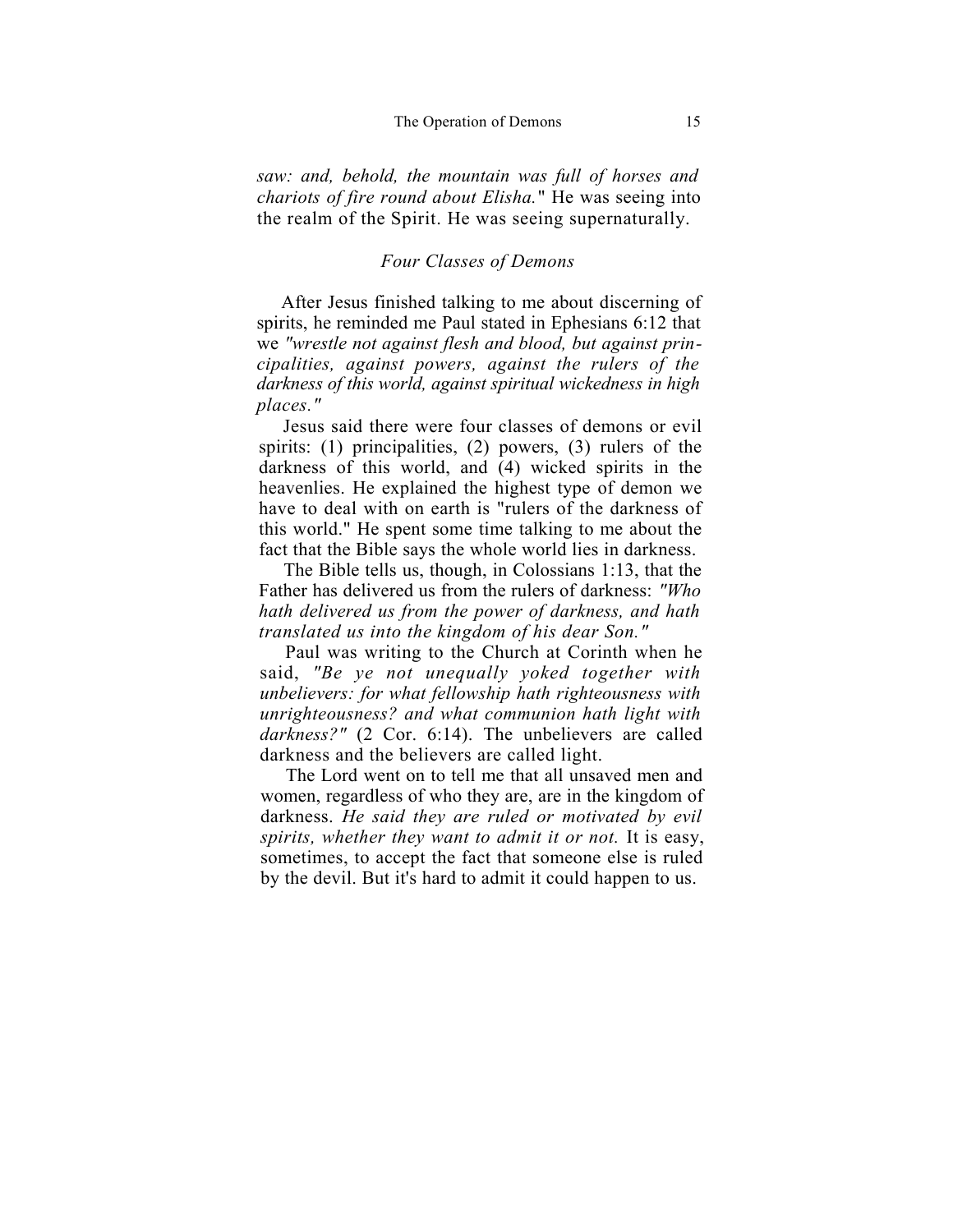Jesus said this is the reason a person might do something his family members would say he'd never do, but he'd do that or something worse.

Jesus told me these rulers of darkness are the most intelligent type of spirits. They rule over other spirits and tell them what to do. Besides dominating the unsaved, they dominate Christians who will walk in darkness. He told me he would show me how these spirits get hold of people. He said sometimes they finally possess people even children of God, if they will let them.

Paul wrote to the Church at Ephesus and said, *"Neither give place to the devil.*" That means not to give the devil any place in you. If he does have a place in you, it's because *you* let him in.

#### *How Possession Works*

In the vision that night I saw a woman I had met one time. I immediately recognized her because I had heard her sing at a convention. She was the wife of a minister I knew. I saw her like you would see a picture on television.

Jesus narrated the story that followed. He said this woman was his servant. She'd had a part in the ministry, but then the devil came. I saw an evil spirit. It seemed to sit on her right shoulder and whisper in her ear. She *was* a Christian and the devil wasn't on the inside of her; he was on the outside. (But he'll work from the outside and try to get inside.)

As Jesus narrated this story, he said this demon told the woman she was beautiful, but that she had been cheated in life. He told her she could have had fame, fortune, and popularity in the world.

Jesus said the woman knew this was the devil, and told Satan to get behind her. He said the spirit left for a season. I saw it run off and leave her. But after a time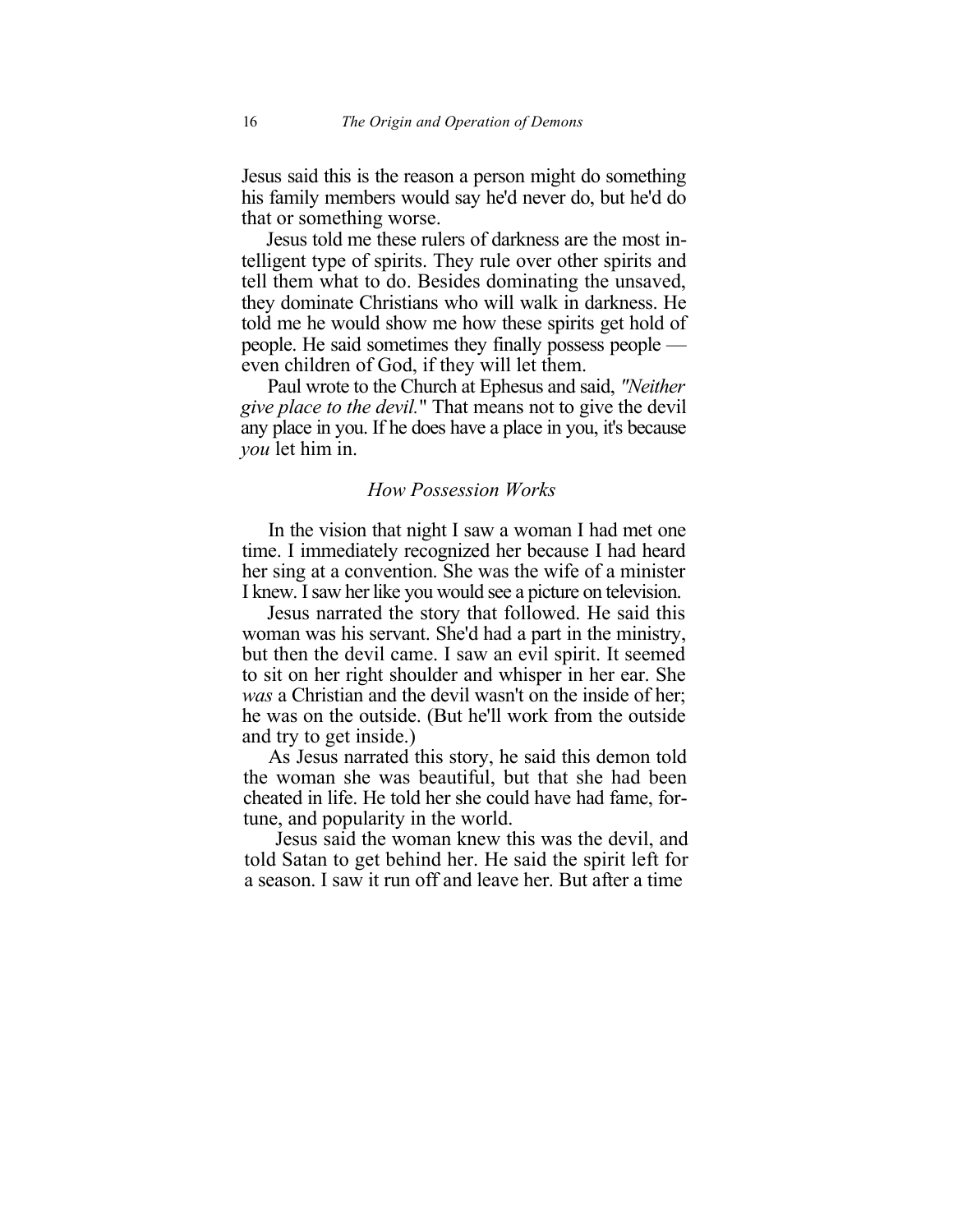it came back again and whispered into her ear that she was a beautiful woman. The devil told her again that in the world she could have had fame, popularity, and wealth.

Jesus said she began to entertain Satan's suggestion. We can learn something important here. *The only way the devil can get into you is through your mind. Your mind is the door to your spirit.* One of Satan's greatest weapons is suggestion.

Didn't the devil *suggest* to Eve that the reason God didn't want her to eat the forbidden fruit was because her eyes would be opened and she would become like God? She followed his suggestion. Jesus told me this woman began to entertain the suggestion that she was beautiful. She liked to think she was beautiful. (The Bible tells us in Ezekiel concerning the fall of Satan that he was lifted up in pride because of his beauty.) She felt she had been cheated in life. She felt she had been robbed. She felt in the world she could have had fame and fortune.

As I said, she was very outstanding. I had heard her sing at church conventions. She had whatever the world calls "it." If she came in late for a service, men and women alike couldn't keep from looking at her. She just had that "something" about her.

In the vision, she suddenly became like glass transparent. And I could see something in her head that looked like a black dot. It was about as big as a half dollar. Jesus, in narrating, said, "She is now obsessed with that kind of thinking. But," He said, "it isn't too late — she still could do something about it."

We're supposed to think God's thoughts. That woman was still God's child. She could have put that thought out of her mind if she had wanted to. She could have refused to think like that. But she desired to think like that, so she continued. Somebody said, "You can't help who may knock on your front door, but you can help who you invite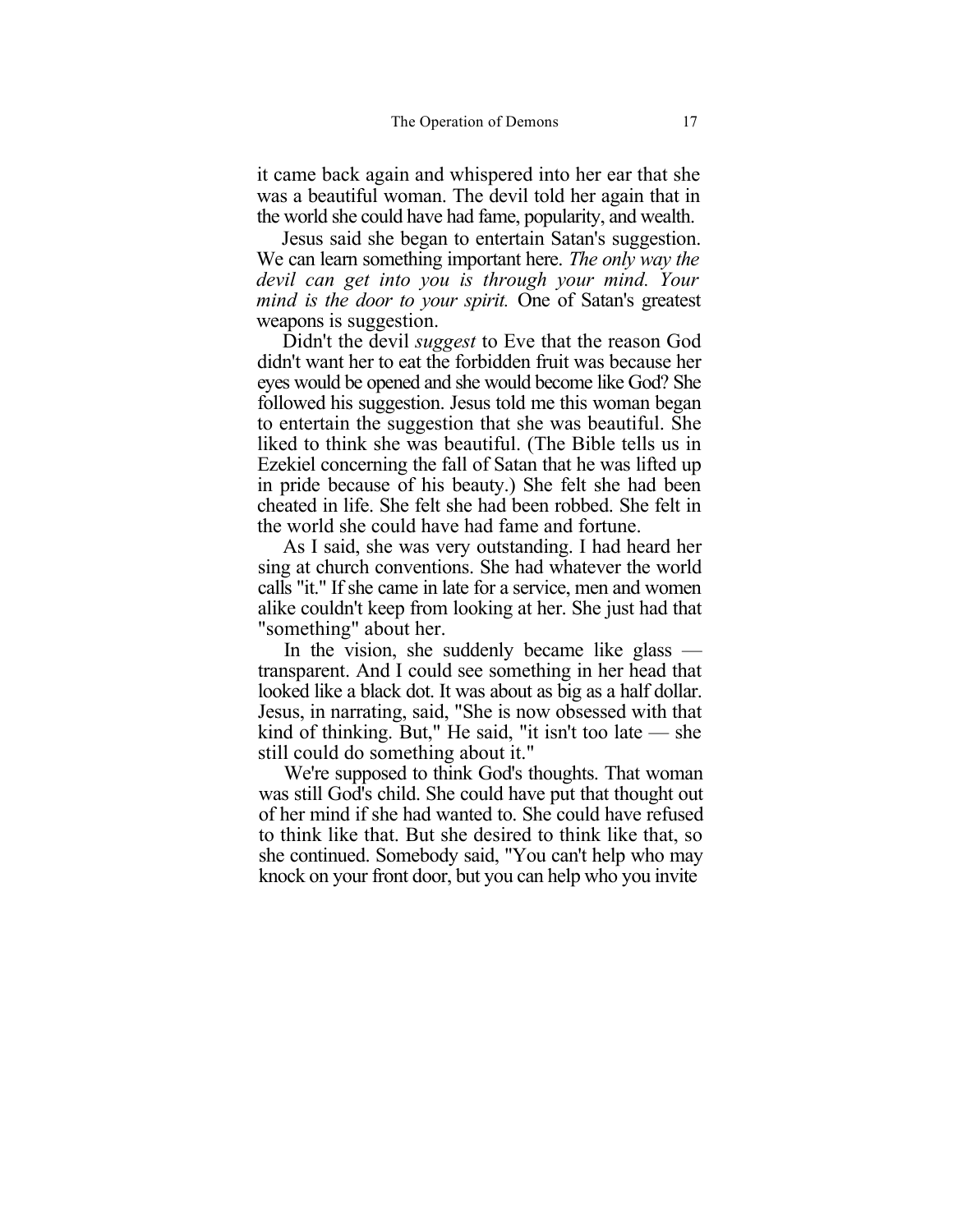into the living room and entertain." *Thoughts may come and go, but thoughts that are not put into actions or words will die unborn.*

You may say, "I can't control my thoughts." Yes, you can unless the devil has taken over your spirit. Jesus told me this woman could have said from her spirit, "I'm not going to think like that. I resist you, Satan. I rebuke you in the Name of Jesus. Leave me!"

You see, if the devil is going to get into your spirit, he's going to have to come through your mind. I am referring to believers. You can cast devils out of people without teaching them and still do them an injustice. A lot of times they don't need a spirit cast out. They just need to rise up against it. And, like Jesus said, this woman could have done it.

The Bible tells us to cast down imaginations or reasonings. It tells us to cast down those things that exalt themselves against the knowledge of God, and to bring into captivity every thought to the obedience of Christ (2 Cor. 10:5).

Did He tell us to do something we can't do? No, thank God, He didn't. Now, quit saying, "I can't." As long as you talk unbelief, you're going to be bound by unbelief.

This woman soon left her husband and the ministry. She went out into the world. I asked the Lord why He was showing me this. He said it was because He didn't want me to pray for the woman. Also, He wanted me to know how demons and evil spirits get hold of people, even Christians if they will permit them to.

I asked Him if He wanted me to cast the devil out of this woman. She had left her husband and taken up with several different men at once. She wasn't satisfied with one man. Jesus told me this thing finally got down into her spirit. It got into her heart. I saw the black dot go from her head down into the inside of her. She began to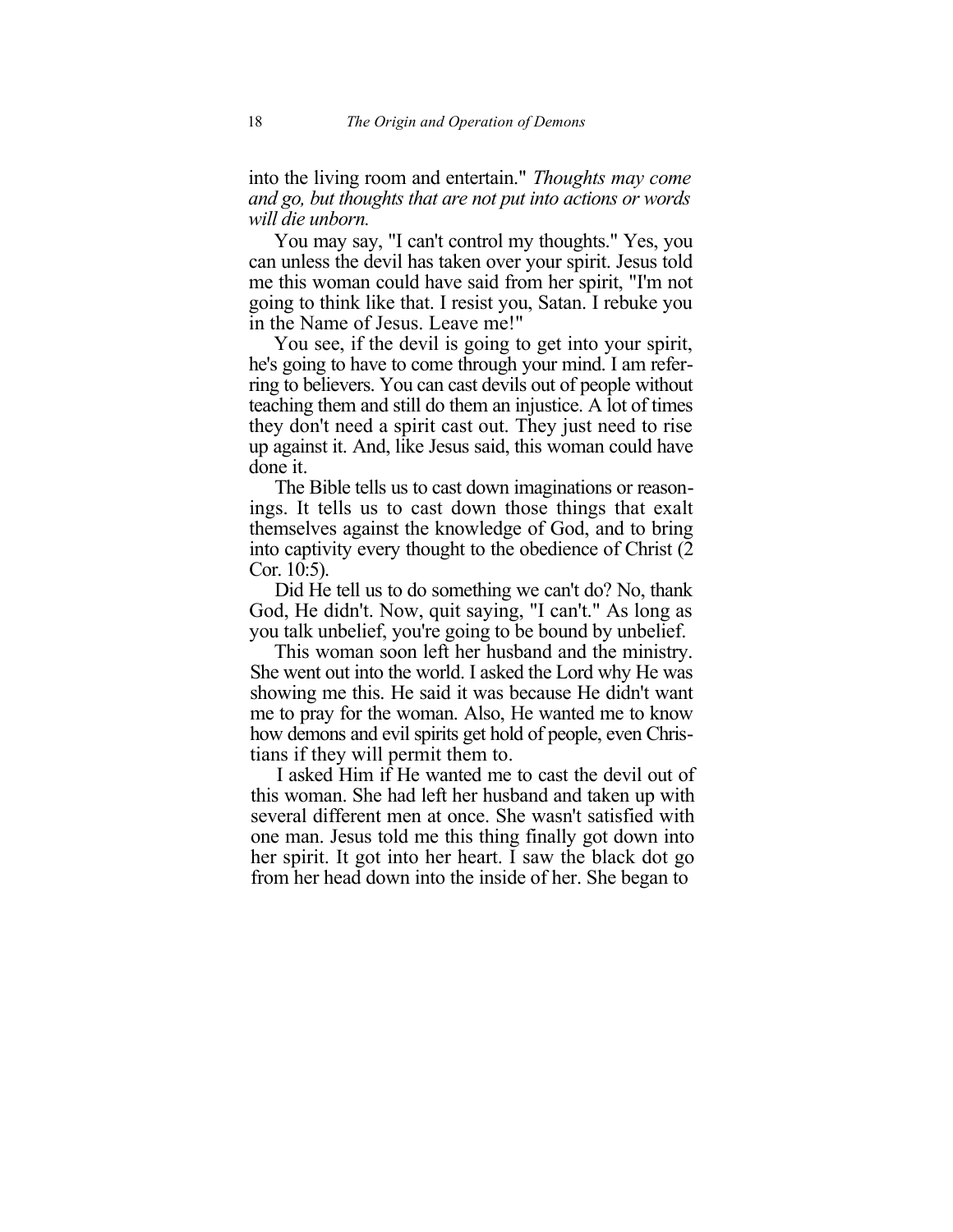say she didn't want the Lord Jesus anymore. She turned her back on Him. Before, she hadn't completely turned her back on Him.

The Lord told me she could have this devil if she wanted it. He told me no one, not even Himself when He was on earth, exercised authority over human spirits. God Himself does not exercise authority over human spirits. Jesus did exercise authority over evil spirits and demons, and any believer in the Church can do that. But if a *human* spirit wants the condition to remain as it is, there is nothing another believer can do about it.

I asked the Lord if He wanted me to pray for her. But He told me then not to even pray. That came as a real jolt to me. I'd never heard of not praying for people!

I'm one who is a stickler for the Word of God, so I asked the Lord if this was scriptural. He told me to look at First John 5:16, which says, *"If any man see his brother sin a sin which is not unto death, he shall ask, and he shall give him life for them that sin not unto death. There is a sin unto death: I do not say that he shall pray for it.*

" I never had heard anyone preach on this before. But some eight years before, I'd had an unusual experience with this verse of Scripture.

I had stopped to see my mother and she'd told me I should visit my grandmother, who was very ill. I did stop to see her, but I was in a hurry. I wished afterwards I'd had a word of prayer with her.

#### *Praying for Forgiveness*

While I was at my next meeting I learned Granny had become unconscious. After preaching every night, I would go where she was, which was about 35 miles away, and stay up all night with her. The rest of the family would stay with her in the daytime. She was unconscious all the time, so there wasn't much to do except watch her in case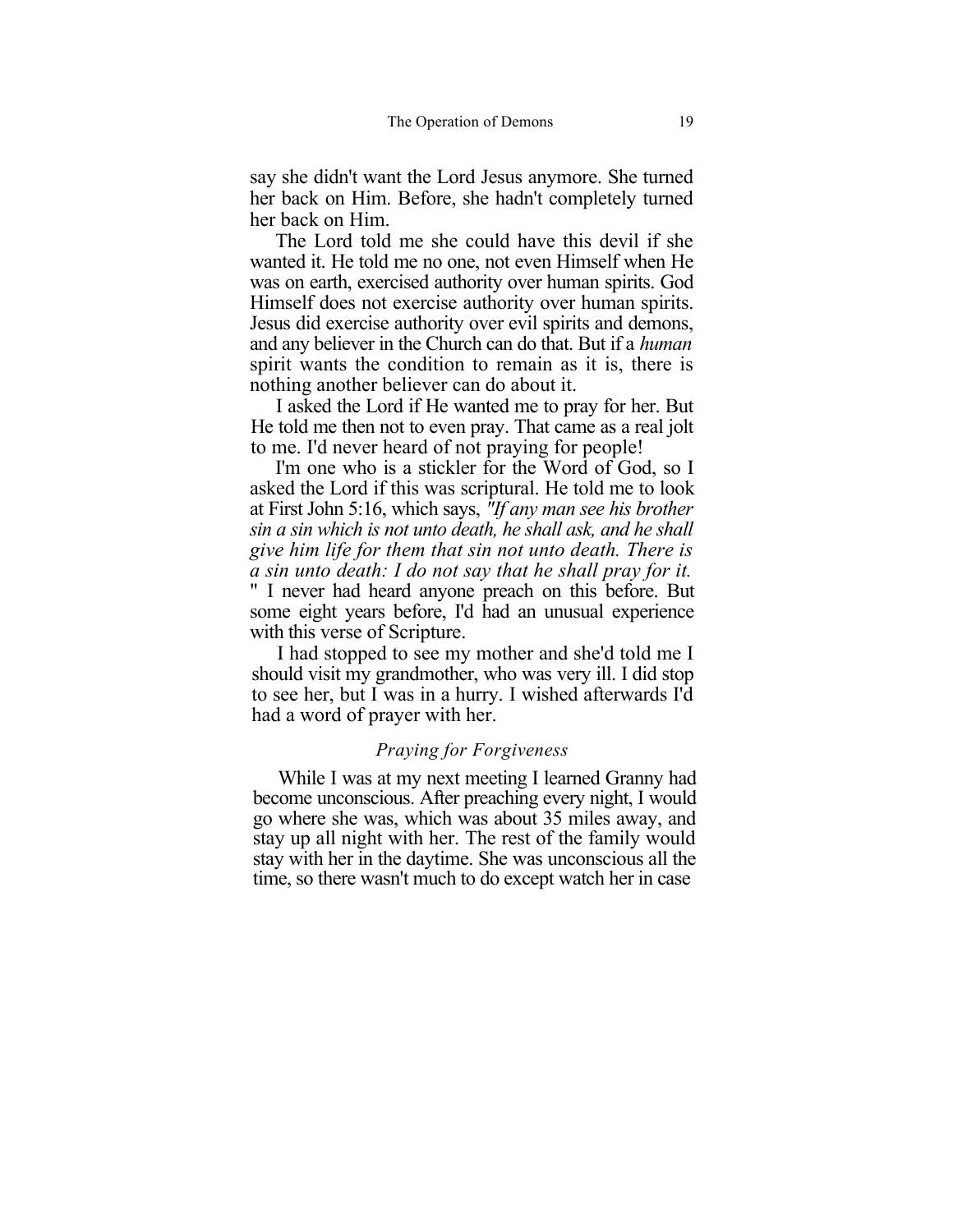she did wake up.

One night I was sitting in the large chair by her bed and began to pray. I said, "Lord, I wish I had prayed with Granny. I'm sorry I didn't have a word of prayer with her. I know she is 77 years of age — and I can sense in my spirit she has lived her life out — but if she could just regain consciousness and I could have a word of prayer with her

I said, "I know she never would tell a lie for anything in the world." Yet, sometimes we can see sins of omission in our loved ones. I asked the Lord, "Let me have a word of prayer with her, so I can be sure everything is all right, and I will be willing to let her go." Sins of omission as well as sins of commission are wrong.

Granny had been born again in an old-time Methodist campmeeting in Tennessee when she was 14 years old. But for 40 years she'd had a serious physical condition — she couldn't hear out of her right ear. At one time she'd had an operation, but she still wasn't healed. The right side of her head always hurt, and as kids we never could jump around because she said it felt like something was pounding in her head. One time, however, some Full Gospel people laid hands on her and she was instantly healed.

Three years after that, when I was pastoring a church close by, I stopped and noticed she had cotton in her ear. I asked what was wrong and she said she had lost her healing. She had promised the Lord she would go to a church nearby, and would do more Bible reading and praying. But she hadn't done what she'd promised, so she had lost  $it.$ 

I was thinking about these things and praying when a voice said, "Why don't you ask me to forgive her?" I was so startled I jumped out of my chair. My Bible and a book by A.B. Simpson went flying across the floor and back under the bed. I must have jumped three feet!

I looked, but nobody was behind my chair. I got down,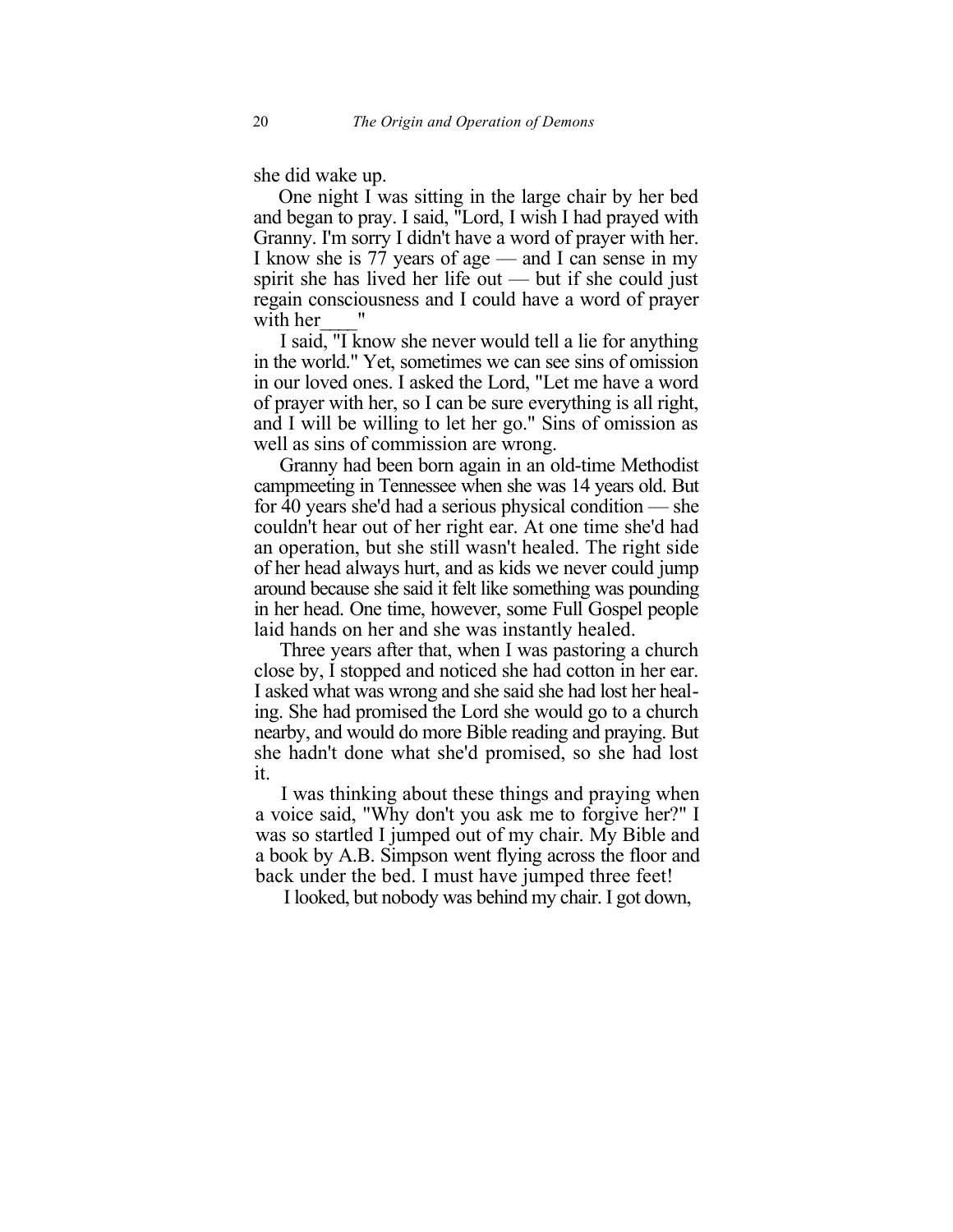reached under the bed, and got my Bible and book. I sat back down and thought, *Well, this is the third night I have sat up with Granny, and my imagination is playing tricks on me.* I read a little while longer.

But then I got to thinking about this subject again. I said, "Lord, just bring her out of this coma and let me have a word of prayer with her so I can believe everything is confessed — and everything is all right. And I'll just let her go on home then."

Just as plain as if somebody were standing behind me, the voice said, "Why don't you ask Me to forgive her?" I jumped again. My Bible went flying one way and my book the other, all the way across the floor. I must have leaped three feet out of that chair again.

I picked up my book and looked behind the chair, but there wasn't anybody there. I said to myself, / *know I heard somebody say that!*

I went back into the next room, which was the kitchen. The door had been closed, so I looked behind the door. I looked all around. And I couldn't find anybody.

I went back to the bedroom where Momma was asleep, and I stood at the door and listened. I could tell by her breathing that she was sound asleep. I went back to another room where Grandpa was asleep in the back of the house, and I could tell by his breathing that he was sound asleep. Nobody else was in the house except the two of them.

I checked the back door. I even checked the screens and doors to make sure they were hooked or locked. I said to myself, *There couldn't have been anybody in here.* I went into the living room and looked behind the couch. I couldn't find anybody. I said to myself, / *know it sounded like a man's voice.*

I sat back down and decided, *Well, this is the third night I have been sitting up with Granny and she is nearly*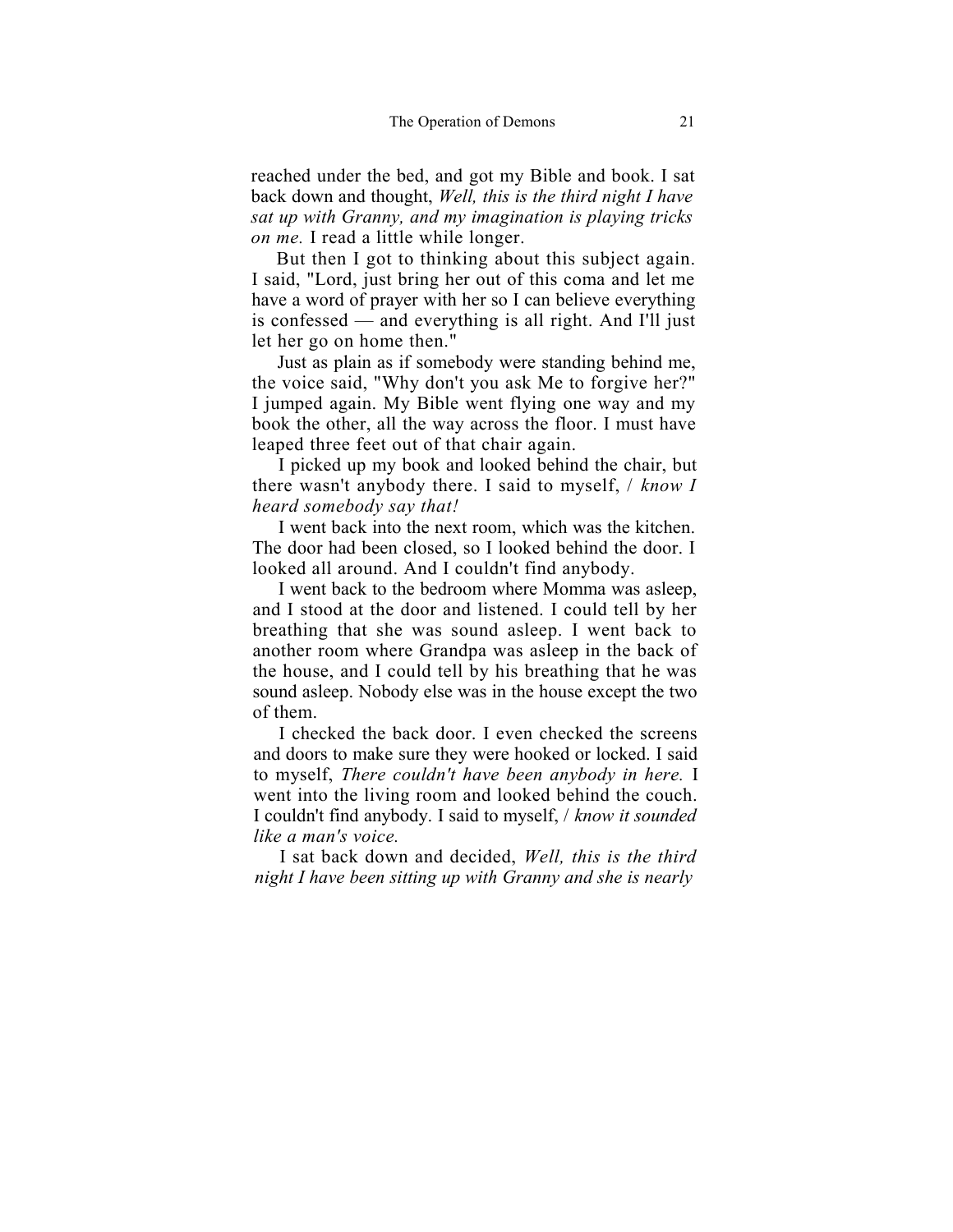*dead. We expect her to die any minute. It's just my nerves. It's just my imagination playing tricks on me.*

I read a little while longer, and then my mind got back on Granny. I prayed for the third time, "Lord, I'm so sorry — You forgive me — that I didn't pray with Granny. Just let her come out of this coma and let me pray with her, so I'll be sure everything is all right. Then I'll let her go on home."

And the third time that voice said, "Why don't you ask Me to forgive her?"

This time I didn't jump. I sat there and answered back, "ME ask You to forgive her?"

And the voice said, "Yes. Did you ever read in First John 5:16 where I said, *'If any man see his brother sin a sin which is not unto death, he shall ask, and he shall give him life for them that sin not unto death. There is a sin unto death: I do not say that he shall pray for it'?"*

I told Him I still did not know what the verse meant. He said He was referring to the first part of the verse and He told me to ask Him to forgive Granny of every sin of omission.

I did that, and also asked that she be forgiven of any sins of commission. I asked that she be forgiven of every wrong, fault, mistake, and failure. I asked that her homecoming might be glorious. To me, that settled it. There's nothing more sure than the Word of God. I didn't build on an experience; the experience was built in line with faith in God's Word.

Eight years later, when Jesus appeared to me in the vision, He brought this verse up again. I told Him the only time I'd had an encounter with it was the time I was with Granny. He told me she had been in heaven with Him the past eight years. But He told me the last part of this verse says there is a sin unto death and that the Word says not to pray for it.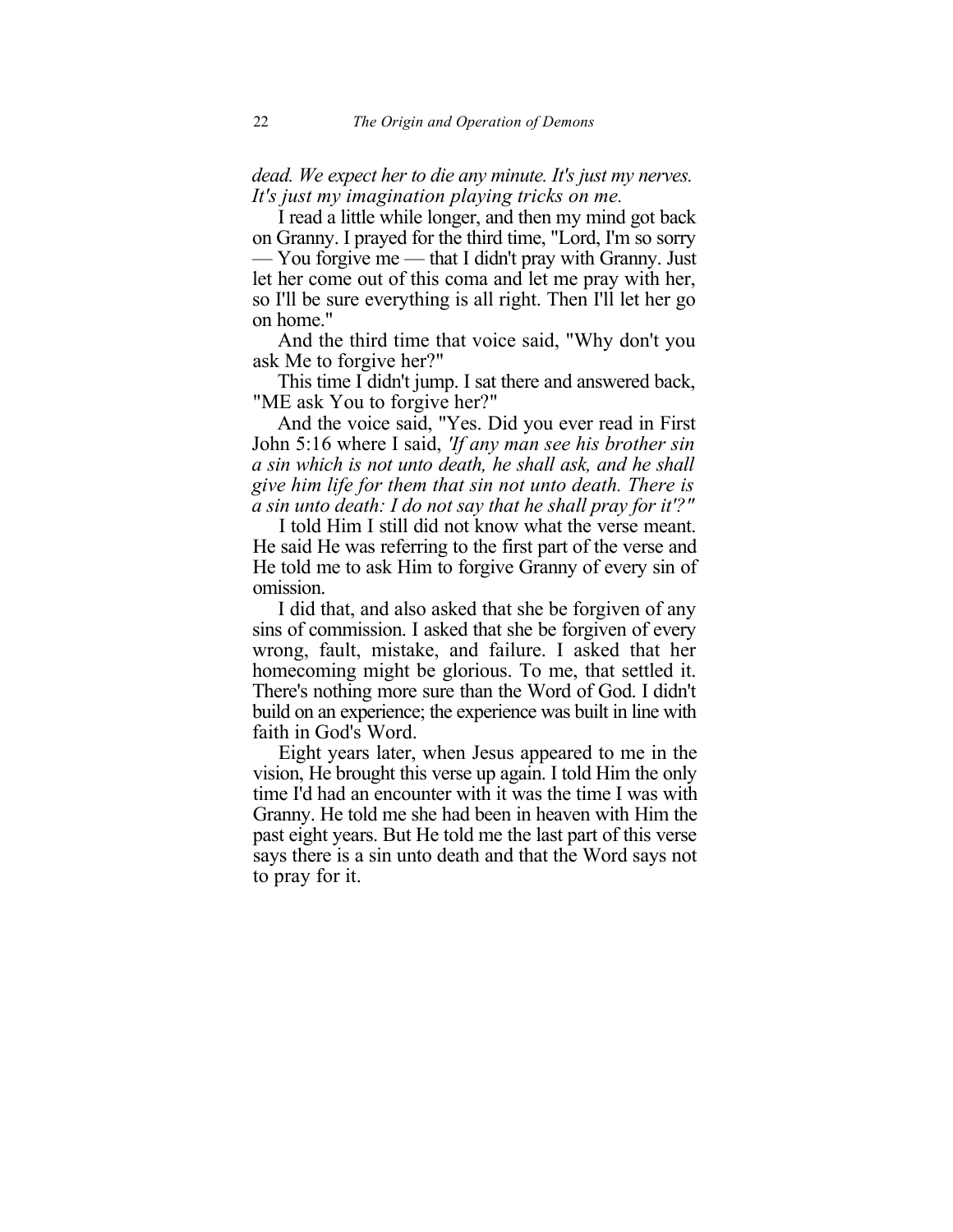#### *The Sin Unto Death*

He told me the reason I was not to pray for this preacher's wife was that she had sinned the sin unto death. I told the Lord I still wasn't satisfied with this. I wouldn't accept any kind of vision, or experience, even if I saw Jesus 20 times in one day, if what He said couldn't be proved by the written New Testament. I wouldn't accept a word of it. I told Him that His Word says, *"In the mouth of two or three witnesses every word may be established"* (Matt. 18:16). I asked Him for more Scripture and He gave me Hebrews 6:4-6.

**HEBREWS 6:4-6**

- **51 For it is impossible for those who were once enlightened, and have tasted of the heavenly gift, and were made par takers of the Holy Ghost,**
- **52 And have tasted the good word of God, and the powers of the world to come,**
- **53 If they shall fall away, to renew them again unto repen tance; seeing they crucify to themselves the Son of God afresh, and put him to an open shame.**

Jesus said before one could be guilty of the sin unto death, all five things mentioned in that Scripture would have to apply to him.

First, it says, *"For it is impossible for those who were once enlightened.*" He said that was what I had been calling "getting under conviction." The preaching of the Word enlightens the sinner, as in the case of the prodigal son when he came to himself. Through the preaching of God's Word the sinner sees himself lost.

Second, it says, *"and have tasted of the heavenly gift.*" Jesus said a man under conviction has not yet tasted of the heavenly gift. You do not taste of the heavenly gift being under conviction, because Jesus said He is the heavenly gift. *"For God so loved the world, that he gave his only begotten Son, that whosoever believeth in him*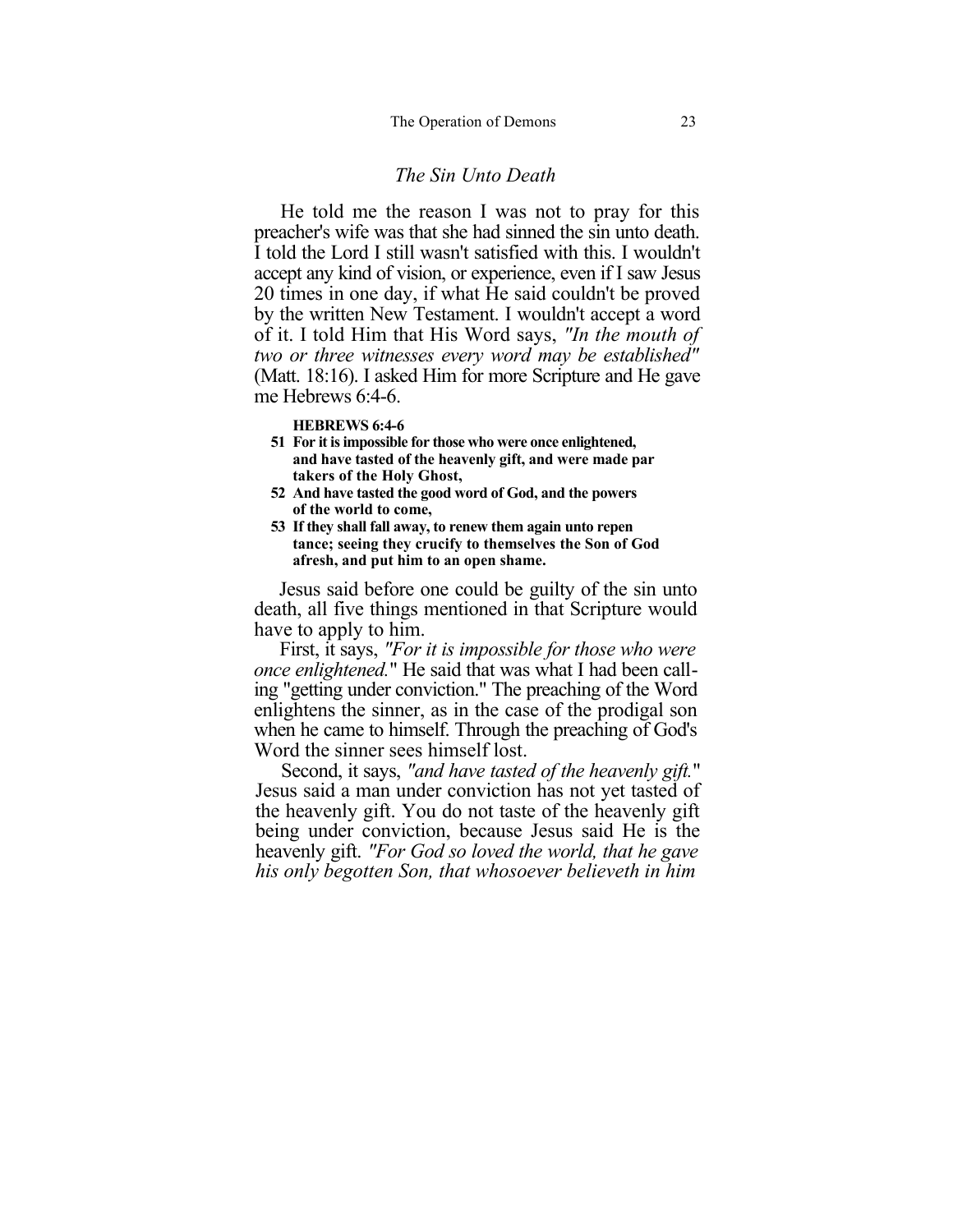*should not perish, but have everlasting life.* "

Then third, *"and were made partakers of the Holy Ghost.*" Jesus said that means more than becoming acquainted with the Holy Spirit and being born again; it means being filled with the Holy Spirit.

Then fourth, *"And have tasted the good word of God.*" He said this can't apply to baby Christians. They haven't tasted the good Word of God. First Peter 2:2 tells us: *"As newborn babes, desire the sincere milk of the word, that ye may grow thereby.*" Jesus said it was to be regretted that some believers act as they do. He pointed out the similarity between spiritual and physical growth. He said baby Christians can't be guilty of this sin. They wouldn't know what they were doing.

The fifth qualification is, *"And have tasted the powers of the world to come.*" Jesus interpreted this part as meaning, "And have the gifts of the Spirit operating in their lives." He said the baptism of the Holy Spirit with the ensuing gifts is the earnest of our inheritance in the world to come.

He told me this woman was enlightened, was born again, had tasted of the heavenly gift, was filled with the Holy Spirit, and had been in the ministry 20 years. She had experienced enough spiritual growth so that she wasn't a spiritual baby anymore. She had the gifts of the Spirit operating in her life.

Jesus said He would have forgiven her if she had just been tempted and overcome by the devil. He told me she didn't commit the sin unto death because she went off with another man. He explained if she'd had 100 men but turned back to Him He would have forgiven her. But Jesus told me she came to the place (without being tempted or overcome) that she *deliberately* said she didn't want Him anymore. That's what this sin is. Hebrews 10 explains it further.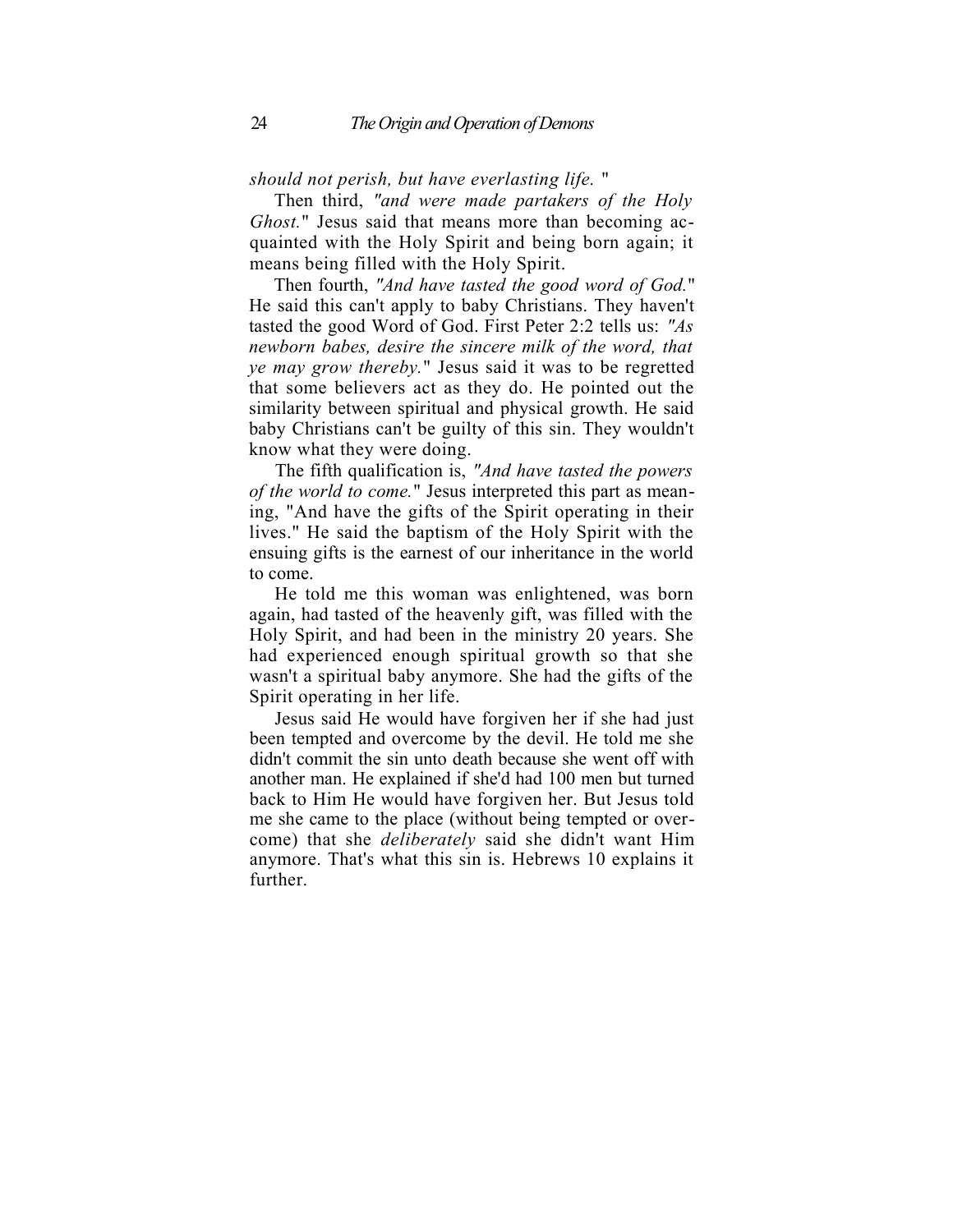**HEBREWS 10:26-29**

- **54 For if we sin wilfully after that we have received the knowledge of the truth, there remaineth no more sacrifice for sins,**
- **55 But a certain fearful looking for of judgment and fiery indignation, which shall devour the adversaries.**
- **56 He that despised Moses' law died without mercy under two or three witnesses.**
- **57 Of how much sorer punishment, suppose ye, shall he be thought worthy, who hath trodden under foot the Son of God, and hath counted the blood of the covenant, wherewith he was sanctified, an unholy thing, and hath done despite unto the Spirit of grace?**

Actually, this was written to Hebrew Christians. When they accepted Christ as Savior they were cut off from the rest of their families. The way was hard and they were tempted to go back. If they went back to Judaism, they had to deny Christ. If He is not the Son of God, then His blood is unholy.

People have died at the stake because they wouldn't recant. Now, if they recanted because pressure was put on them, God wouldn't hold it against them. But if they recanted willingly, that would make a difference. Jesus said it was wrong and sinful that this woman had committed adultery, but He would have forgiven her. Yet she had come to the place where she turned her back on the Son of God and said she didn't want Him. She trod Him underfoot.

I've had people come to me who think they've committed the unpardonable sin. I tell them that if they've never turned their back on Jesus, they haven't committed this sin. No matter what they've done, or how far away they've wandered — even if they said some things against Jesus in a moment of anger — He won't hold it against them.

I asked the Lord what would happen to this woman. He said she would spend eternity in the lake of fire and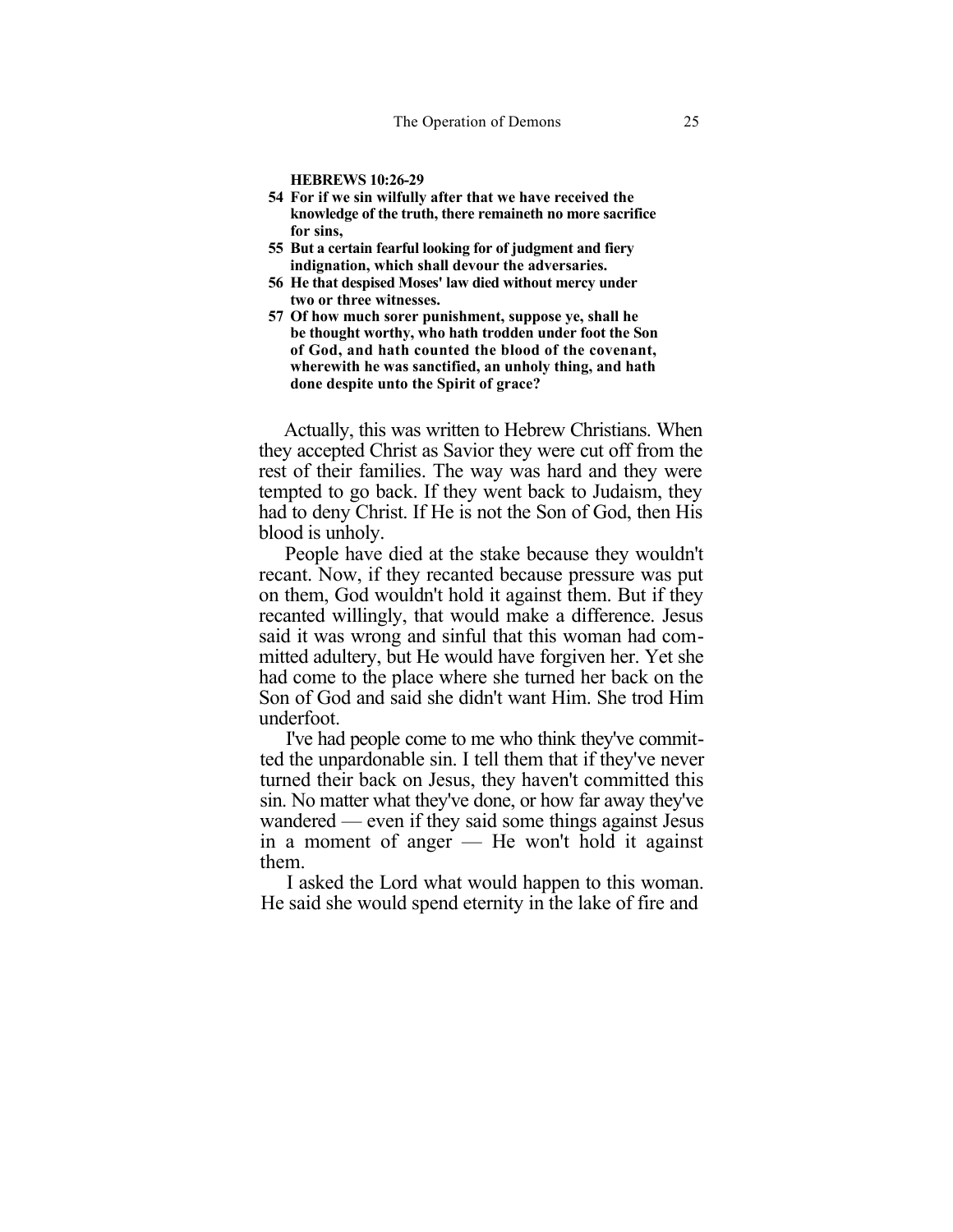brimstone. In that vision I saw her go down into that place, and I heard her terrible screams.

#### *Dealing With Spirits*

I asked Jesus why He showed this to me. He said He did it for two reasons. First, He showed it to me because He wanted me to realize how demons and evil spirits can get hold of even *Christian* people. Second, the spirit in this woman's life was embarrassing, intimidating, and hindering her former husband. Jesus called her former husband His servant. He told me I couldn't deal with *her,* but that I could deal with that *spirit.* The woman's former husband had remarried. You can readily understand how the devil in that woman could cause him a lot of trouble.

The minister I am talking about is the one whose house I was in when I had the vision. I knew he had been married before, but I didn't know his first wife was phoning and threatening to come to his town. She could have caused a lot of trouble in the church and in the city.

Jesus told me to do something about this spirit. He told me to say, "You foul spirit that is operating and manifesting yourself in the life of So-and-so, I command you to desist in your maneuvers."

I asked the Lord if this was all I had to do. I thought perhaps I would have to prepare and get ready for it. But he told me this was all I had to do. I said it.

This pastor told me I did all my praying in tongues. He didn't know what I said or what I was dealing with, though I thought I was talking in English.

When I spoke to the demon, he answered me. Jesus told me I was beginning to see into the realm of spirits. The pastor didn't see or hear anything, but I both heard and saw.

The spirit said he sure didn't want to stop, but he knew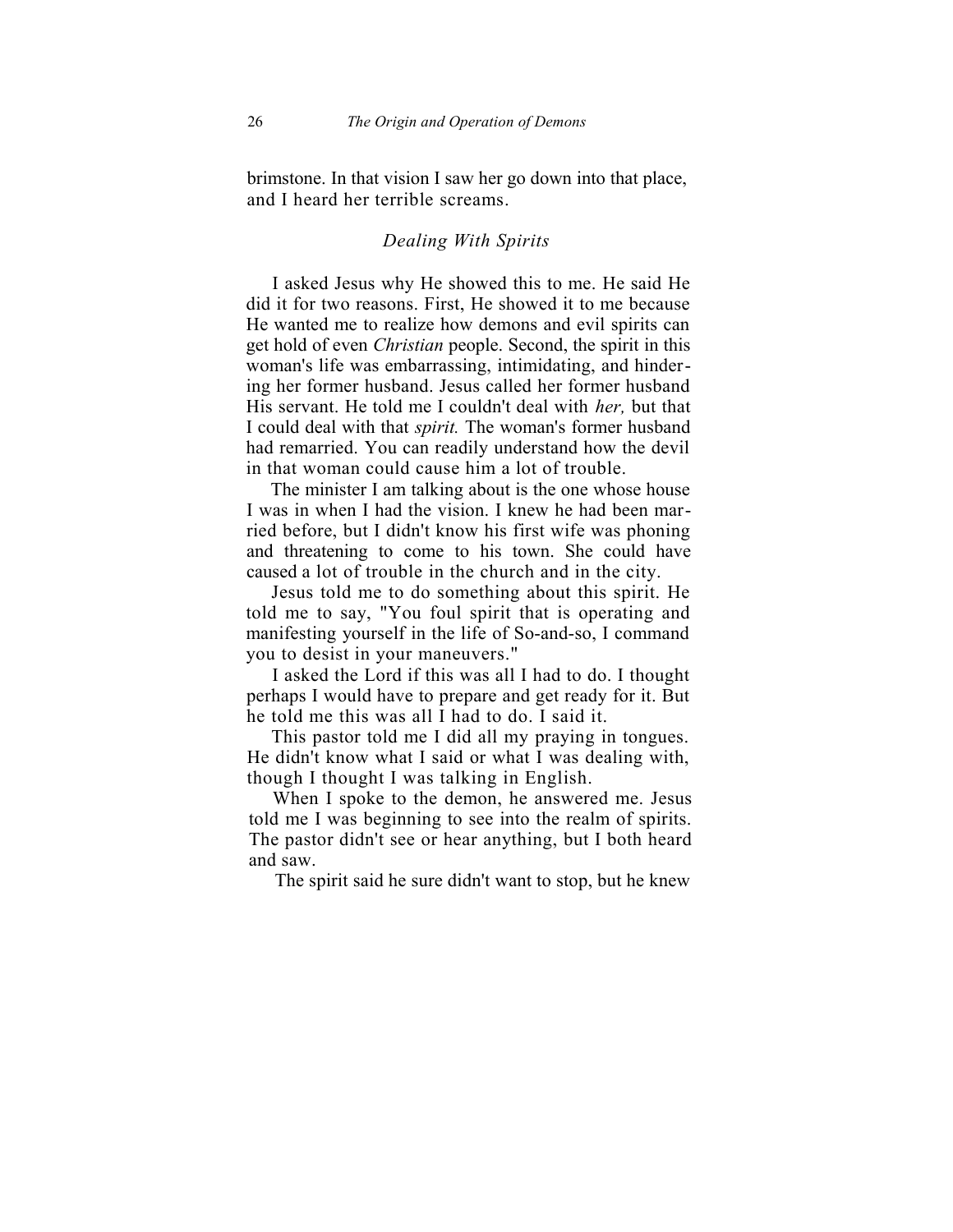he had to if I told him to. He ran away like a whipped dog, and when he did, I started laughing. You can laugh in the Spirit.

Then I became tuned back to this earth and realized the pastor was laughing along with me. I don't know how long we laughed. After it was over, he asked me what I was laughing about. I told him I was lost in the spirit realm, but thought I had heard him laughing. He said he was. He told me he didn't see or hear anything, but he knew I saw and heard something. He said I had spoken in tongues.

I asked him to tell me first what he was laughing about. He told me he had gotten a phone call and letter that day from his former wife saying she was going to come to his town. He had sensed in his spirit that the devil who was operating through her had been dealt with, and by faith he could see him running. I told him I had actually seen him. That was what we were both laughing about, so we were agreeing in the Spirit.

I'm glad the devil is a defeated foe. *Jesus told me later that one doesn't have to have discerning of spirits to deal with the devil.* You may have it, but you don't have to have it. Some have thought they should wait to receive this gift from God. But He said you don't have to have discerning of spirits or be a minister to exercise authority over the devil. Every believer has the authority to use the Name of Jesus. Even the person who may feel he is the least member of the Body of Christ has that same right to use Jesus' Name. Jesus said anytime a person in or outside the Church is living in such a way as to intimidate, hinder, embarrass, or retard the ministry of the Church, you can know it is an evil spirit. We are supposed to deal with that spirit. The trouble is we try to deal with people, and that can get us in a mess.

You see, we can't exercise authority over people out-